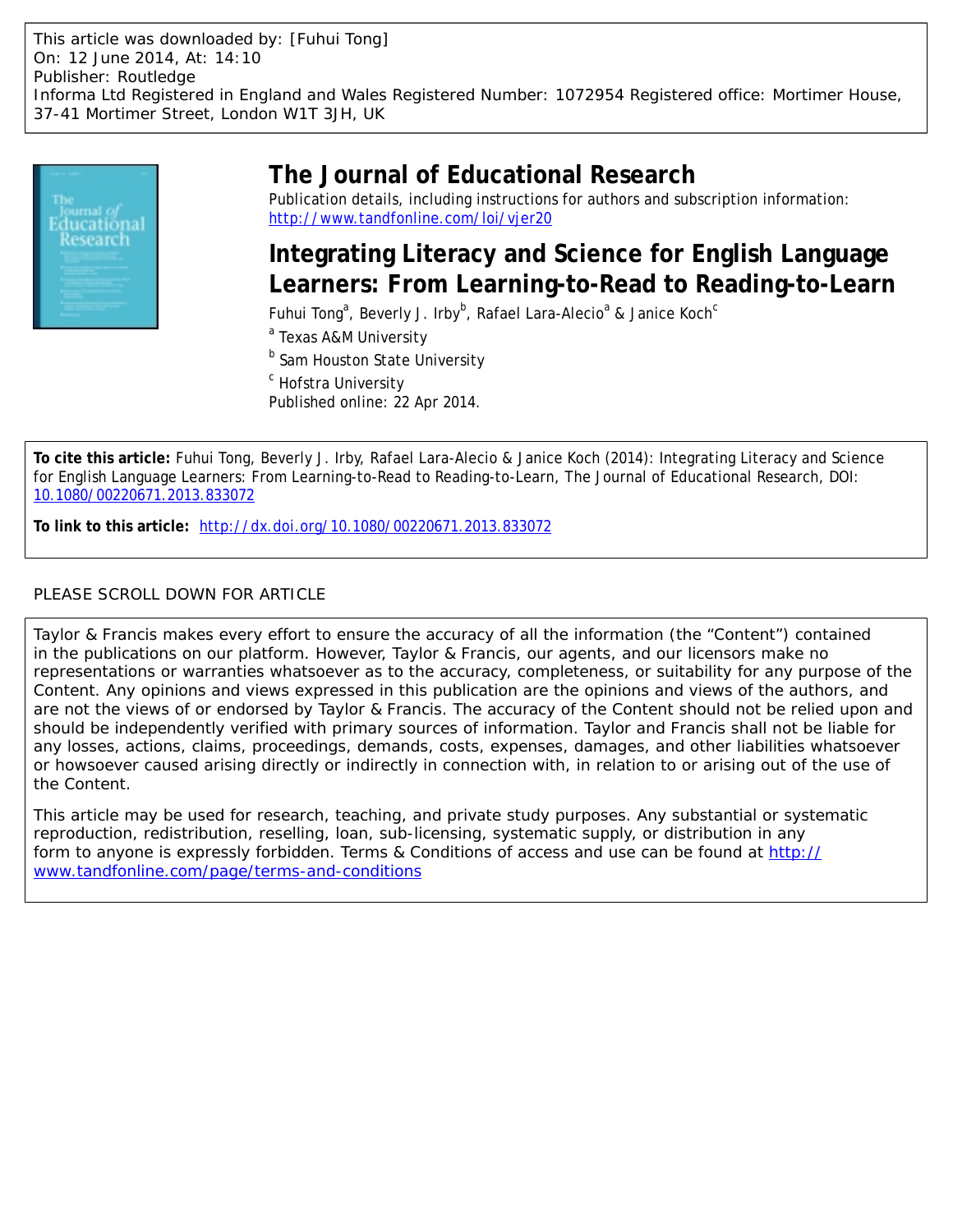# **Integrating Literacy and Science for English Language Learners: From Learning-to-Read to Reading-to-Learn**

**FUHUI TONG Texas A&M University**

**BEVERLY J. IRBY Sam Houston State University**

**ABSTRACT. The authors examined the impact of 2 subsequent, longitudinal interdisciplinary interventions for 58 Hispanic English language learners (ELLs): (a) Grade 5 science with English language/reading embedded (i.e., science intervention) and (b) K–3 English language/reading with science embedded (i.e., language/reading intervention). Results revealed that (a) in the science intervention treatment ELLs outperformed their counterparts in English-reading fluency, knowledge of word meaning, and science and reading achievement; (b) in the language/reading intervention treatment ELLs continued to develop faster than their peers in English oracy, reading fluency, and comprehension; (c) ELLs benefited more from the science intervention if they received the prior language/reading intervention. We conclude that for ELLs, the integration of science and English language/reading should primarily focus on reading in elementary grades and science in Grade 5.**

**Keywords: English language learner, English language/reading literacy, interdisciplinary, science achievement, science/ literacy integration**

ver the past 3 decades, the population o English language learners (ELLs) has steadily grown in the United States, with an increase from 4.7 to 11.2 million between 1980 and 2009 (National Center for Education Statistics [NCES], 2011a). Unfortunately, primarily due to the limited proficiency of English, these ELLs are reported to be underperforming academically. For example, the recently released National Assessment of Educational Progress (NAEP) data indicate that at Grade 8, 26% of ELLs achieved at or above basic level in reading, compared to 78% of non-ELLs. The pattern is similar in science, with 14% ELLs and 66% non-ELLs achieving at or above basic level, and such a gap remains unchanged in Grade 12 (NCES, 2009, 2010, 2011b). Among the limited disaggregated reports that are available for former  $ELLs<sup>1</sup>$  are data **RAFAEL LARA-ALECIO Texas A&M University**

#### **JANICE KOCH Hofstra University**

indicating that they are still lagging behind monolingual English-fluent students in reading (Cawthon, 2010) and in the content reading area of science (e.g., California Department of Education, 2001; de Jong, 2004; Florida Department of Education, 2001; Texas Education Agency, 2010), particularly at the middle and/or secondary level. Furthermore, a decade ago, Stoddart, Pinal, Latzke, and Canaday (2002) indicated there was a limited availability of published research on any type of integration of science, particularly inquirybased science curriculum, with reading for ELLs and former ELLs from economically disadvantaged families; we determined, based on our review of literature, this is still the case in 2012 (Lara-Alecio et al., 2012).

# *Purpose, Data Sources, and Research Questions of the Study*

The overarching purpose of our study was to investigate the joint impact on students' science and literacy achievement of two interdisciplinary interventions: (a) an intervention where science instruction was embedded in Englishreading literacy among fifth-grade former and current Hispanic ELLs and (b) an intervention where English language/reading literacy instruction was embedded in science instruction from kindergarten to Grade 3. We compared students' science and English literacy achievement between those who participated in these two interventions and those students who did not receive such interventions.

Based on our extensive review of the literature, this appears to be the only study that has included the same group of ELL students followed longitudinally from kindergarten to the end of Grade 5 who were randomized to participate in

*Address correspondence to Fuhui Tong, Texas A&M University, Educational Psychology, 107I Harrington MS 4225, College Station, TX 77843-4225, USA. (E-mail: fuhuitong@tamu.edu)*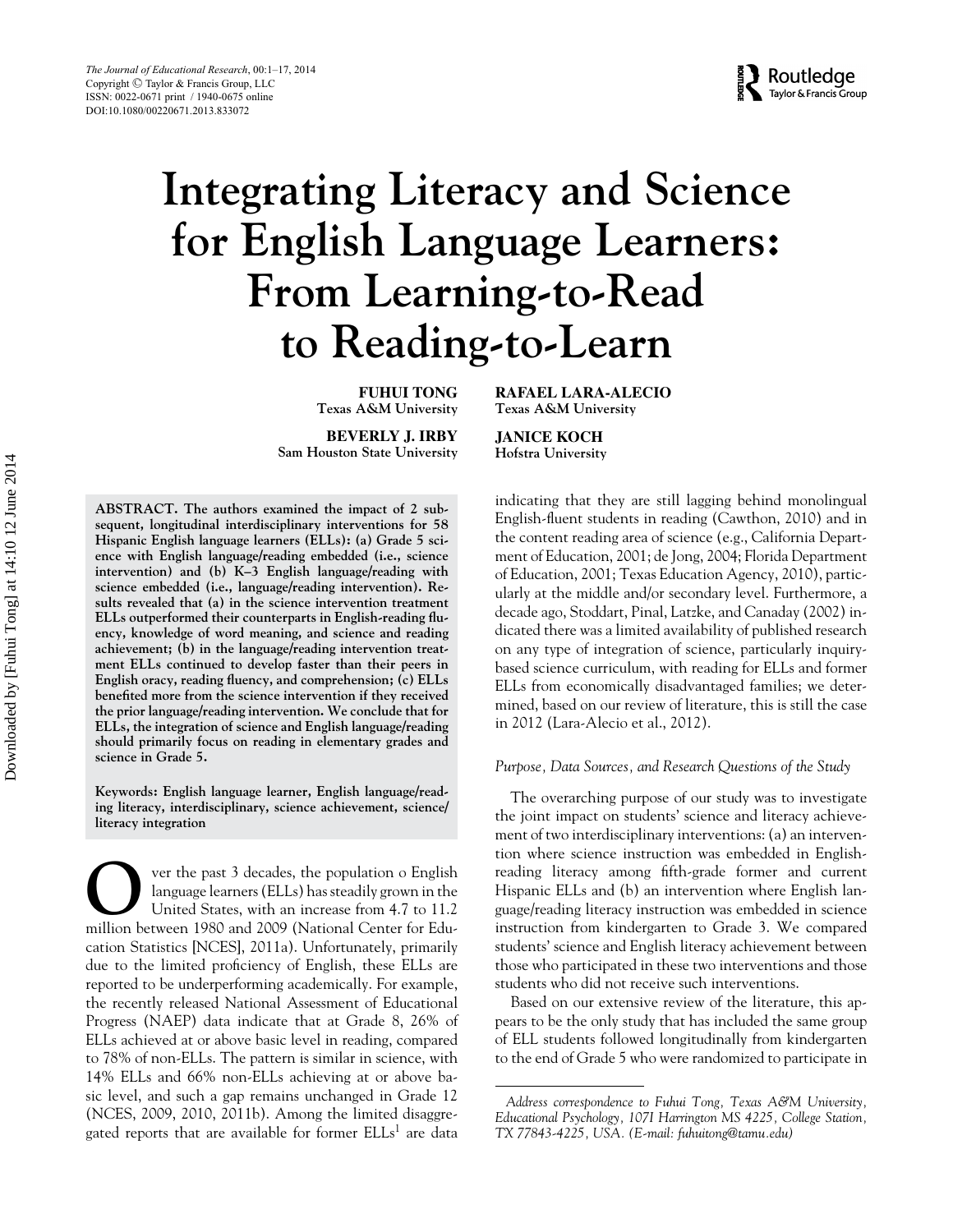two subsequent interdisciplinary interventions of integrating English language and science. *Interdisciplinary scienceembedded English language and literacy* is defined as a curriculum in which oral English language and reading proficiency is of primary focus, with science being secondary focus to establish context so as to support the learning in the primary domain. *Interdisciplinary English literacy–embedded science* is defined as a curriculum in which the learning of science is of primary focus, with reading and writing being secondary focus so as to support the learning in the primary domain. Therefore, this study furthers the understanding of the relationship between learning to read and reading to learn in science for ELLs.

Data on literacy skills and science achievement were collected from 56 fifth-grade students from four intermediate schools in a large urban school district in the Southeast United States. Gender was a variable while ethnicity and economic level were not included as variables because all students in the study were Hispanic/Latino and were classified as economically disadvantaged. Specifically, we examined the following research questions:

- *Research Question 1*: Did students' performance on district curriculum-based benchmark assessments in science differ due to participation in these two interventions? (These data were disaggregated by gender.)
- *Research Question 2*: Did students' performance on state standardized tests in science and English reading differ due to participation in these two interventions? (These data were also disaggregated by gender.)
- *Research Question 3*: Did students' English literacy development in reading fluency, oral proficiency, and reading comprehension, measured by standardized English proficiency tests differ due to participation in these two interventions? (These data were also disaggregated by gender.)

#### *Significance of the Study*

The study is significant in several ways. First, we present two interdisciplinary interventions that were intended to assist ELLs and former ELLs in acquiring the academic language of science (and in the Grade 5—science achievement) while also learning a second language of English. As O. Lee (2005) critiqued, "[i]t must be acknowledged that current educational policies and practices do not generally support desired science outcomes with ELLs. Policies and practices do not ... substantially engage or incorporate the knowledge and practices that ELLs bring to science classrooms" (p. 493).

Second, the study examines the effect of infusion between English literacy and science instruction among ELLs and former ELLs from low socioeconomic status (SES) families who, according to Muller, Stage, and Kinzie (2001), are more susceptible to underachievement in reading and science. In their review, Pearson, Moje, and Greenleaf (2010) listed the most recent studies of successful science literacy projects that show promise of students learning in both science and literacy at various grades. However, none of them specifically addressed the needs of ELLs and non-ELLs or economically disadvantaged students. Pearson et al. underlined the fact that this body of research is quite new, and it is yet unknown as to which core ingredients are common in these projects that promote students' learning.

Third, existing studies on science achievement primarily have been focused on a specific grade level without including a rigorous experimental design with a continuous cohort of economically disadvantaged, language minority students, and, according to O. Lee and Luykx (2006), such studies lack concrete results. This study follows participating students' academic development longitudinally from early elementary to middle school level. That type of transitional, longitudinal analysis is significant in that inclusivity of ELLs at the intermediate and secondary level is lacking in the body of empirical integration on vocabulary and science education research (Fang & Wei, 2010; C. Snow, 2006; Stoddart et al., 2002).

Finally, gender difference has received the least attention in research of second-language development (Brantmeier, Schueller, Wilde, & Kinginger, 2007), and the findings are inconclusive as to which gender group acquires a second language more rapidly (Ehrlich, 1997; Tong, Irby, Lara-Alecio, Yoon, & Mathes, 2010), because gender difference in second-language attainment is not solely associated with neurobiological characterization, but also with sociocultural particularities (Polat, 2011). Yet gender is a critical individual and social variable in language learning (Brantmeier et al., 2007; Cook, 2001; Shehadeh, 1999) that should be taken into account when teaching and programming for a second language. Of significance in this study is the analysis of performance data by gender among current and former ELLs.

# *Theoretical Framework*

Our study was conceptualized within the theoretical framework of curriculum integration between literacy practice and scientific inquiry for ELLs. We adapted the concept of interdisciplinary curriculum from Huntley's (1998) and McComas and Wang's (1998) work regarding the infusion of two content domains (i.e., mathematics and science) at middle school mainstream classrooms. According to Huntley and McComas and Wang, in an interdisciplinary curriculum, there is one discipline that is of primary focus, with one or more other disciplines that is of secondary focus to establish context so as to support the learning in the primary domain. We further applied the concept in our study with ELLs, and we purport that the integration between English language and reading literacy and science should be interdisciplinary at different grade levels. It is reasonable to integrate English language and reading literacy with science, because at a basic level science is content-area reading. At elementary grade levels, English language/reading literacy should be the primary focus and with science embedded to support ELLs' acquisition of reading skills and comprehension. In such an environment, ELLs (a) learn complex language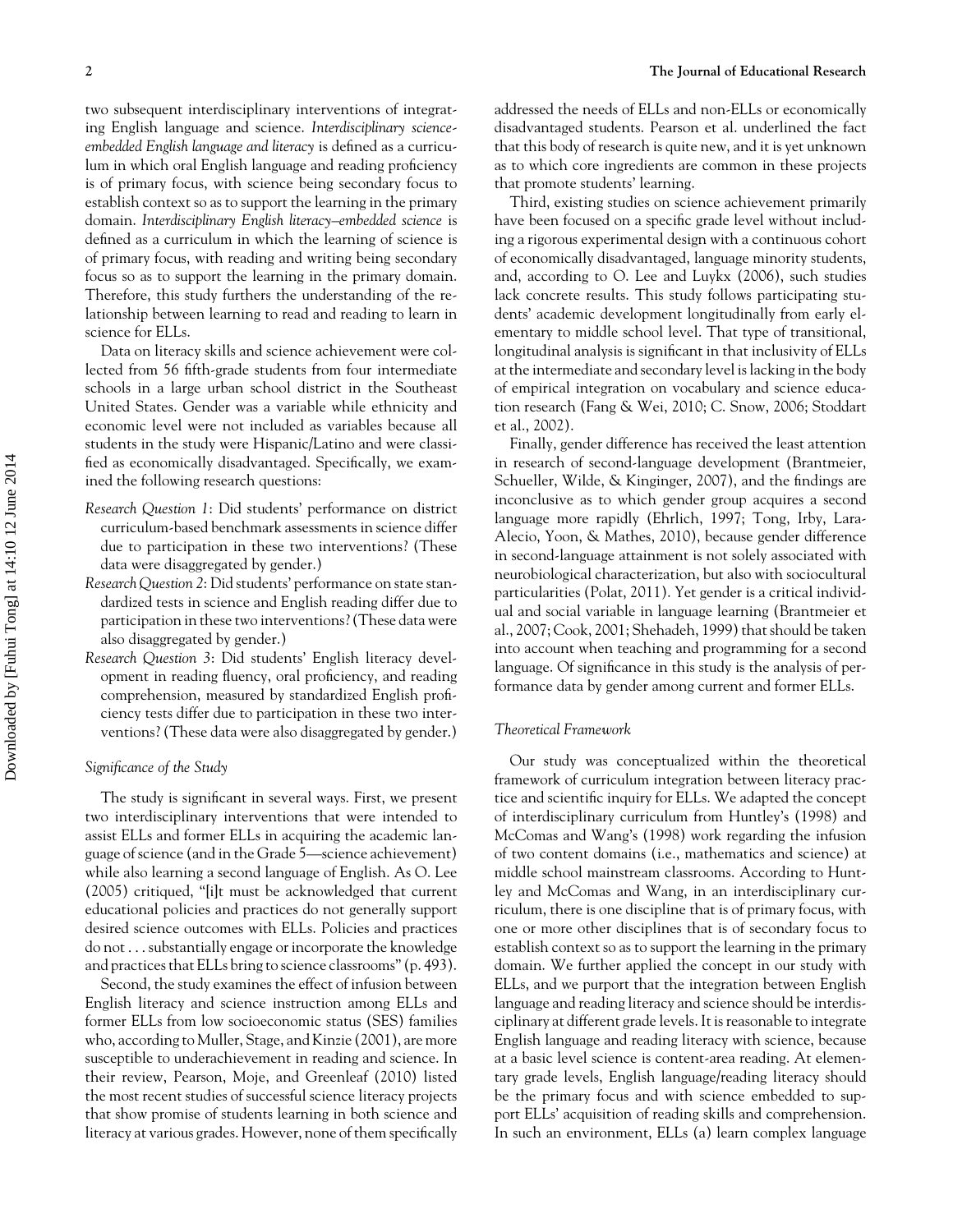forms and functions through access to science texts, (b) engage in contextualized use of language in science inquiry, and (c) enhance their conceptual capacity of the content topic of science (Pearson et al., 2010; Santu, Maerten-Rivera, & Huggins, 2011). This process of *learning to read* is deemed critical to subsequent, specific content area learning (Genesee & Riches, 2006).

In higher grades, particularly at the intermediate level, the focus of instruction should shift to science, which is inclusive of English-reading literacy strategies. This focus requires the accurate use of academic language so that students can conduct scientific inquiries, construct theoretical explanations of the natural phenomenon, and communicate scientific principles and procedures (Fang & Wei, 2010). At this stage, while still developing English proficiency, ELLs rely on their English language and reading literacy skills acquired during the elementary grades to comprehend dense and cognitively challenging concepts in content areas. This concept is *reading to learn*, which promotes academic achievement that enables a student to succeed in school and society (Lindholm-Leary & Borsato, 2006).

Carrier (2005) suggested that literacy objectives should support the content objectives of science learning for ELLs, and science educators have claimed that reading instruction is a powerful vehicle for engaging students' minds, fostering the construction of conceptual understanding, supporting inquiry, and cultivating scientific habits of mind (Fang & Wei, 2010). Therefore, science or other content-based subjects provide ELLs with a context-enriched setting for the learning of language structure and functions, and the expansion of students' vocabulary (Fang & Wei 2010; Stoddart et al., 2002).

# *Integration of Literacy Practice and Scientific Inquiry for Elementary ELLs*

August and Shanahan (2008), as well as Saunders and O'Brien (2006), noted extensive literature related to the daunting challenges ELLs face in acquiring both academic English language and knowledge and skills in content areas such as math and science. The term *academic language*, or mostly commonly known as *cognitive academic language proficiency* (CALP), was proposed by Cummins (1979, 1984) as language that occurs in context-reduced academic situations where higher order thinking skills are required in the curriculum. It takes 5–7 years for ELLs to acquire a level of such proficiency in academic language that is comparable to native English speakers. CALP includes not only the understanding of content area vocabulary but also skills such as comparing, classifying, synthesizing, evaluating, and inferring. Seminal work of Krashen (1985) is still followed, particularly his work related to comprehensible input hypothesis and acquisition learning hypothesis for second-language learners. Further, his concept of academic language still is generally in place as it promulgated that academic language is learned most effectively through meaningful and purposeful communication in academic contexts. Specifically for our study,

we further defined academic language related to science. Based on observations from a previous learning to read study at Grade 3 level (Project English Language and Literacy Acquisition-ELLA, R305P030032, funded by the U.S. Department of Education; principal investigator: Rafael Lara-Alecio), we determined that academic language in science for ELLs yielded positive outcomes if the following activities were included: (a) making inferences from incomplete evidence, (b) clarifying ambiguities, (c) making and recording predictions and observations, (d) designing experiments, (e) creating perspective-based writing/postcards/newspaper articles/journals/reports, (f) reflecting on science concepts, and (g) synthesizing information.

Some researchers have found that a traditional approach to teaching young ELLs is the separation of language skills from content area academic language (M. A. Snow, Met, & Genesee, 1989). As a result of such separationist thinking in curriculum, ELLs are placed at a disadvantage for academic progress (Stoddart et al., 2002). However, other researchers found that such a separationist approach prevents ELLs access to rigorous subject matter instruction and specialized academic language (O. Lee, Lewis, Adamson, Maerten-Rivera, & Secada, 2008). Similarly, reading instruction in early grades that focuses on isolated language skills, instead of accelerating literacy achievement, may, with low-performing students, actually perpetuate little growth (Allington & McGill-Franzen, 1989; Greenleaf & Hinchman, 2009; Haycock, 2001; C. D. Lee & Spratley, 2010) and deprive students' opportunities to learn in other academic subjects, particularly, in science (McMurrer, 2007; Rentner et al., 2006). Furthermore, Collier (1987) suggested that that ELLs need to develop academic language that is context-reduced and cognitively demanding in order to function successfully in the classroom.

School districts are under increased pressure to address the No Child Left Behind Act of 2001 (NCLB; 2002) 100% proficiency rate on state tests by 2014. If a school fails to meet annual yearly progress for 2 consecutive years, either as a whole or for any single subgroup (e.g., ELLs), then the school is labeled "in need of improvement" (NCLB, 2002). It would seem critical, therefore, for districts to be placing struggling readers into intervention programs and to be offering literacy practices that include and emphasize building ELLs' academic English vocabularies which may be abstract and sophisticated (C. Snow, 2010), because these vocabularies "seem to occupy an important middle ground in learning to read" (Kamil, 2004, p. 215).

Further, Linan-Thompson and Hickman-Davis (2002), as well as Tong, Lara-Alecio, Irby, Mathes, and Kwok (2008), recommended that effective literacy practice for ELLs should begin in early elementary grades for the development of specific skills in learning to read. Thus, according to these researchers, reading interventions for ELLs should be systematic, structured, intensive, content-oriented, and interactive with the following components: (a) after skills are introduced sequentially in isolation, students are provided opportunities to practice them in context; (b) redundancy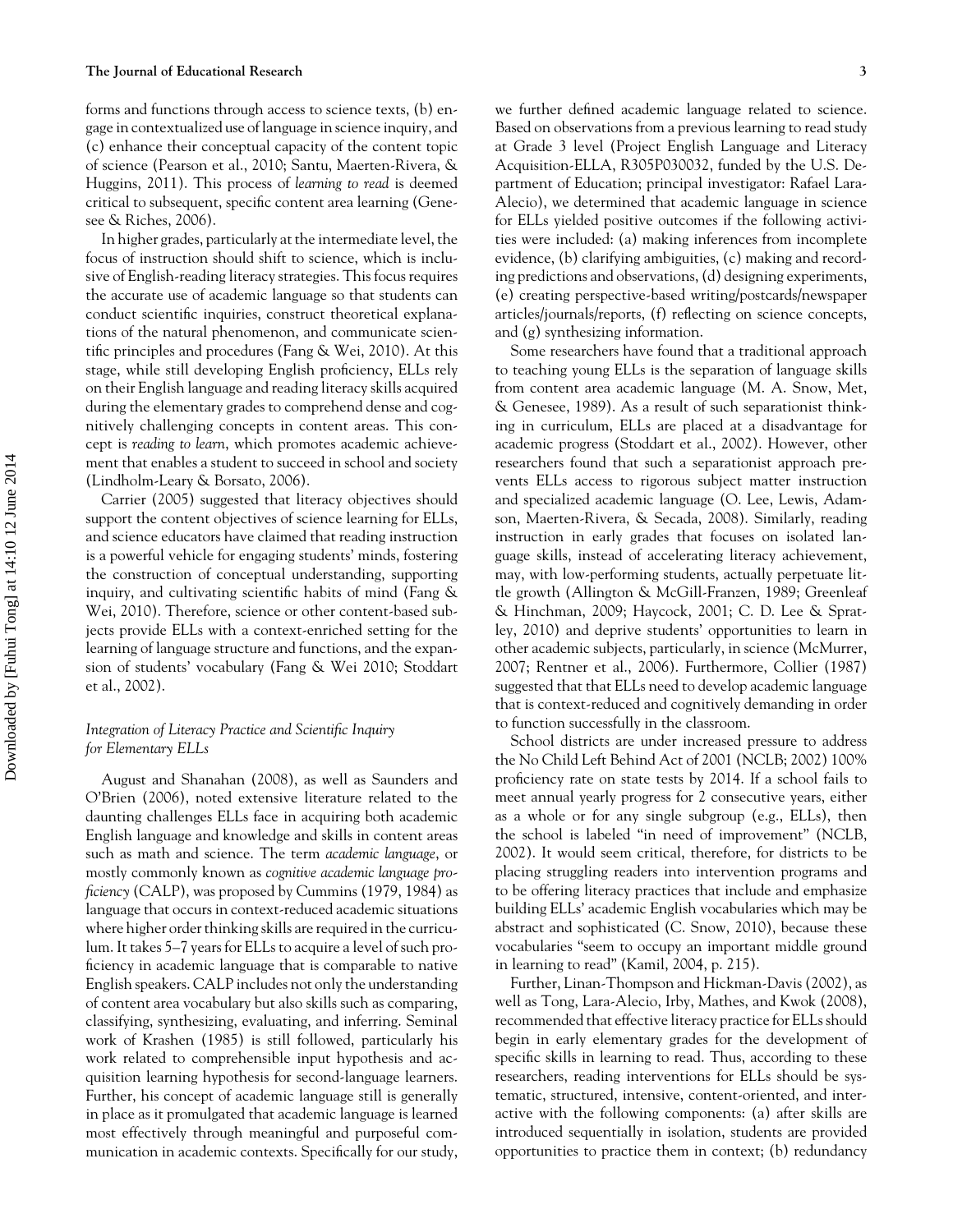is embedded in the intervention allowing guided and independent practice; (c) students are engaged in studentdirected activities, and encouraged to discuss their learning content; (d) scaffolded inquiry and hands-on activities and direct and explicit vocabulary instruction are integrated throughout the instruction; and (e) continued English learning support is provided with strategies including graphic organizer, vocabulary extensions, visual aids, and partner reading.

# *Integration of Literacy Practice and Science Learning for Intermediate ELLs*

When students reach intermediate grades, academic language tasks become more complex, context-reduced, and specialized that requires elaborate language skills in learning content areas (Greenleaf et al., 2011). For example, learning science involves learning to observe, predict, analyze, summarize, and present information in various formats such as orally, in writing and drawing, and through tables and graphs (Hines, Wible, & McCartney, 2010). M. A. Snow et al. (1989) in their conceptual framework of integrating content area and second/foreign language instruction suggested that the primary objective for content classes should target the mastery of the subject; however, there remains potential for language teaching, which should be planned and considered carefully. As hypothesized by Kieffer, Lesaux, Rivera, and Francis (2009),

learning of content knowledge and skills is largely mediated by language and academic language skills and content knowledge overlap with one another to a great degree, such that there are very few "language-free" content skills—virtually all sophisticated academic tasks ... are mediated by language and literacy skills. (p. 1188)

It is, therefore, reasonable to consider that advanced literacy skills can facilitate science learning.

Developing science learning and literacy includes learning the language, concept, and culture of science. The new conceptual framework for the Next Generation Science Standards (2012) stated that in classroom science discourse, "students must read, write, view, and visually represent as they develop their models and explanations. They speak and listen as they present their ideas or engage in reasoned argumentation with others to refine their ideas and reach shared conclusions" (p. 3). According to Bybee (1996), the notion of scientific literacy consists of the following: science achievement and vocabulary (the knowledge of the concepts of a discipline), conceptual scientific literacy (connecting concepts in schemes according to the structure of the discipline), and procedural scientific literacy (employing conceptual literacy to solve problems and make new discoveries). On the other hand, Ruiz-Primo, Shavelson, Hamilton, and Klein (2002) promoted the use of science achievement as opposed to scientific literacy because the former is "always related to educational experiences and carries the connotation of accomplishment" and therefore, "more widely used than 'literacy' to refer to what students know and can do" (p. 373).

For ELLs, we propose that achievement in science is related to the educational experience in language learning classrooms such as bilingual/English as second language (ESL); therefore, we infer that instruction and curriculum matter. We also suggest that science achievement for ELLs is grounded on the student's understanding and acquisition of vocabulary and scientific language and the student's ability to transpose that understanding and apply it in a meaningful manner. Vocabulary instruction with a science focus typically has received minimal instructional attention in kindergarten through Grade 12 classrooms across the nation (Scott, Jamieson-Noel, & Asselin, 2004; Watts, 1995). The situation is more alarming in secondary science classrooms where there has been a widespread reduction of languagebased learning activities due to teachers' limited knowledge of how to integrate literacy instruction into hands-on scientific exploration (Greenleaf et al., 2011; Rivard, 2004).

# *Successful Instructional Practice Integrating English Literacy and Science*

Researchers have recommended effective strategies on how to integrate literacy and science for ELLs (e.g., Amaral, Garrison, & Duron-Flores, 2006; Klentschy, 2005; Palumbo & Sanacore, 2009; Watkins & Lindahl, 2010). We identified a few empirical studies and share those that are science and English language/literacy focused as follows: (a) interdisciplinary science-embedded English language and literacy intervention and (b) interdisciplinary literacy-embedded science intervention. Our intervention and how we have defined it is most closely aligned to those research studies that report these two types of instructional integration. We include as our intervention two interdisciplinary foci: (a) a science-embedded English language and literacy intervention and (b) an English-reading literacy-embedded science intervention.

*Interdisciplinary science-embedded English language and reading literacy intervention.* An evidence-based approach of science-embedded English language and reading literacy intervention can be found in Concept-Oriented Reading Instruction (COPI) developed and refined by Guthrie et al. (2004) with the objective to promote literacy through life science learning for third-grade children. In the COPI program, explicit instruction in reading strategies is provided to students including questioning, activating background knowledge, information seeking, summarizing, and synthesizing for communication. Further, the instruction also involves hands-on and inquiry-based learning, establishing collaborative working environment for students, and engaging them in writing, drawing, and presenting findings. The model has shown promise in advancing students' science concept learning, comprehension skills (Guthrie et al., 2004; Pearson et al., 2011), and motivation (Guthrie, McRae, &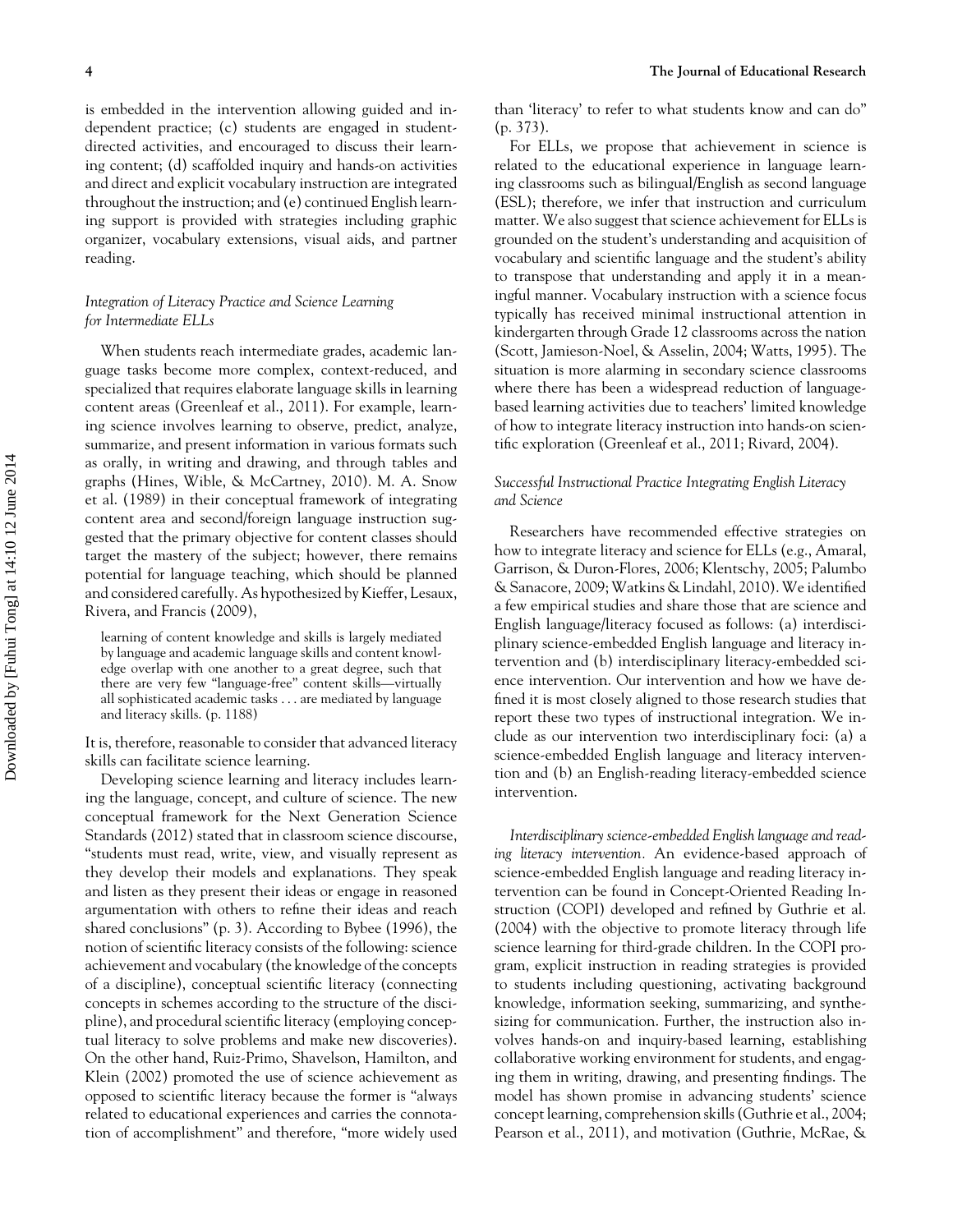Klauda, 2007), as compared to students in control classrooms with separate science and literacy instruction.

In the Reading Apprenticeship model, developed and implemented by Greenleaf et al. (2001) and Schoenbach, Greenleaf, Cziko, and Hurwitz (1999), in addition to the research-based instructional approaches on direct and explicit comprehension strategies, academic development techniques, and extended discussion of the meaning of texts read, the instruction was also closely aligned with science learning goals, and the science was integrated, "rather than being an instructional add-on or additional curriculum" (Greenleaf et al., 2011, p. 657). This model has been utilized in several studies that resulted in improved English proficiency, reading comprehension, and academic engagement in science across a diverse group of students (Greenleaf et al., 2011; Greenleaf, Schoenbach, Cziko, & Mueller, 2001; Schoenbach et al., 1999).

Another example of a successful model for academic reading literacy instruction is reported by Morrow, Pressley, Smith, and Smith (1997), who found that third-grade students in the literature/science group scored significantly higher on all literacy measures (e.g., vocabulary, writing narratives) than did their peers in the literature-only group. Similar findings were reported from a 2-year (Grades 1–2) intervention of storybook retelling and higher order thinking among Spanish-speaking second-grade ELLs (Quiros, 2008). Students in benefited from participating in a learnercentered, structured reading instruction in story reading and retelling, which served as a bridge that connected and integrated science, and demonstrated improved vocabulary knowledge and comprehension in English literacy acquisition.

*Interdisciplinary literacy-embedded science intervention.* To answer the call for well-designed science instructional models, in particular, inquiry-based science practice has been promoted as a practical and effective approach integrating literacy and science development. For example, *Hapgood* and Palinscar (2007) noted the following benefits of inquirybased science: (a) it encourages students to develop their capacities to express, digest, and critique ideas in written and oral forms through critical thinking, which is especially beneficial for building students' vocabularies and their ability to use complex sentence structures; (b) it actively engages students in the intellectual work of inquiry; (c) it provides students opportunities for communicating in different genres and forms with learning to appropriately represent ideas in multiple ways; and (d) reading texts to explore science topics, combined with first hand investigations and discussions, can help students acquire reading strategies even better than the direct instruction of those strategies. Similar conclusions were drawn from a 3-year longitudinal professional development intervention on inquiry-based science instruction among fourth-grade ELLs with varied level of English proficiency (Santau, Maerten-Rivera, & Huggins, 2011).

In the research on inquiry-based science plus reading, Fang and Wei (2010) argued that even a modest amount of reading infusion could exert a positive impact on middle school students' science literacy. The researchers focused on sixth-grade students' science literacy development in the fundamental and derived senses, and reported that the infusion with explicit reading instruction and a weeklybased home science reading program led to more effective inquiry-based science than the science-only curriculum. The study concluded that students need to be engaged in more reading in science where they can apply reading strategies, increase vocabulary knowledge, and learn subject content.

In addition to inquiry-based science instruction, researchers have continued to explore other effective methods that bring hands-on contextual learning experience to students with diverse backgrounds. For example, Connor et al. (2010) questioned inquiry-based instruction, and argued that a one-size-fits-all approach to the use of such instruction may not help students with poor literacy skills in the classroom. Specifically, they found that even students in second grade who held low science and literacy skills at the beginning could make comparable gains in content learning as other students who did not have low skill initially when receiving instruction built upon the 5-E model of Engage, Explore, Explain, Elaborate, and Evaluate (Bybee, 1997).

# *Gender Difference in Reading and Science Literacy for ELLs*

While little is known on the integration of reading and science, literature on student characteristics that influence academic achievement in these two areas is not scarce. For example, in a large-scale study Maerten-Rivera, Myers, Lee, and Penfield (2010) found that student background factors, including gender, minority status, ELL status, and disability status significantly predicted fifth-grade students' science achievement as measured by a high-stakes state test. More specifically, female students scored significantly lower than did male students, when controlling for other variables. In addition, national data show that females may struggle more with the discourse of science than male students as they progress through grade levels because in Grade 8, the percentages of male students performing at or above the basic, proficient, and advanced levels were higher than the percentages of female students and such gap increased as students reach Grade 12 (NCES, 2011). In the area of English literacy skills, studies show mixed findings among ELLs. Duursma et al. (2007) confirmed an advantage for girls in expressive English vocabulary acquisition among Spanishspeaking fifth-grade students who received initial instruction in their native language. To the opposite, Uchikoshi (2006) identified kindergarten male ELLs' superiority on expressive and receptive English vocabulary. In empirical studies integrating inquiry science and reading instruction, gender disparity was either nonexistent among ELLs on English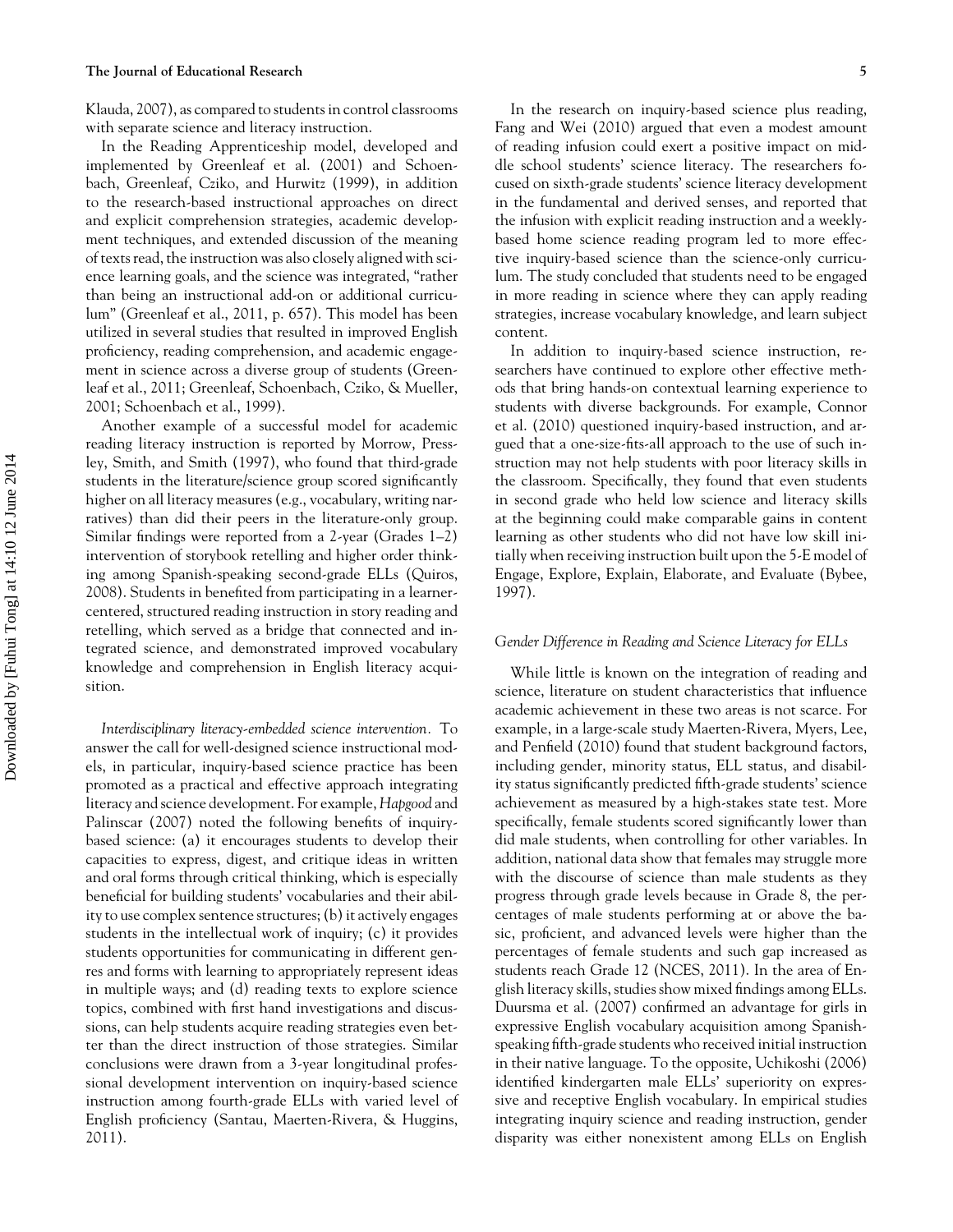language (Lara-Alecio et al., 2012), academic achievement in science (O. Lee, Deaktor, Hart, Cuevas, & Enders, 2005), or narrowed among ethnic diverse low-SES students on reading comprehension (Stephens, 2010). Given the range of these findings, second-language acquisition researchers have argued that other than neurobiological differentiation, learner variables such as motivation (Chavez, 2001; Ehrlich, 1997; Polat, 2011) or instructional variables such as language of instruction and quality of instruction (Tong et al., 2010; Tong, Lara-Alecio, Irby, & Mathes, 2011) may be contributing factors to the effect of gender on second-language attainment.

#### **Method**

#### *Setting*

Our study was conducted in an urban school district in Southeast Texas, United States. According to the latest state report in 2010 (Texas Education Agency, 2010), 45% of the student population in this district spoke Spanish at home, 31% were identified as ELLs, and 85% were classified as low-SES family (qualified for free or reduced lunch). This district has enjoyed a long-standing, positive reputation with lengthy experience working with ELLs. Based on student achievement in the district, national awards, such as the Broad Foundation Prize for urban school achievement, have been garnered.

#### *Sample and Participants*

We used archived data that were derived from a larger randomized interdisciplinary science intervention with English language/reading literacy embedded. This intervention was implemented with low-SES fifth-grade ethnic minorities and the data were from an interdisciplinary English language/reading literacy intervention with science-embedded implemented with Hispanic ELLs (K–3). In the current study, there were 56 student participants who were Spanishspeaking ELLs as determined by the district identification criteria upon school entry in Kindergarten. Prior to the initiation of the science intervention at the beginning of Grade 5, six of them were relabeled English proficient after 2 years of monitoring (according to the state policy ELLs are monitored for a maximum of 2 years after being redesignated as fluent in English), four of them were designated as monitored for the second year, and 22 of them monitored for the first year. The remaining 24 students were continued as ELLs, with an average age by the end of Grade 5 of 11.55 years (*SD*  $= 0.52$  years) in the treatment condition, and 11.44 years  $(SD = 0.42$  years) in the control condition.

In this study, we included 15 students from the treatment and 13 students from the control condition who also previously participated in a 4-year (K–3) randomized interdisciplinary science-embedded English language/literacy intervention implemented in the same district by the same research team (fourth grade was not an intervening grade level; however, in a fifth year of the study, we monitored the students who had participated in the treatment in K–3 who continued in regular classes). These 28 students were then matched from the current literacy-embedded science intervention with those who did not participate in the K–3 literacy intervention (15 from experimental and 13 from control). The matching criteria included language proficiency status (i.e., ELL, monitored Year 1, monitored Year 2, and English proficient), ethnicity (i.e., Hispanic), SES (i.e., economically disadvantaged), gender, and attending the same elementary or intermediate school in the district. Among these matched students, three of them moved to the district at the beginning of Grade 5, and the remaining students have been enrolled in the same district since kindergarten/first grade. This  $2 \times 2$  balanced design is presented in Table 1. In elementary grades, these 56 students came from eight control classrooms and 11 treatment classrooms. In Grade 5, these students are from four intermediate schools with five control teachers and three treatment teachers. Among the eight teachers, the average number of years of teaching was 5.88 ( $SD = 5.23$  years), with two new to teaching profession (one from control school and the other from treatment school).

### *Design of the Study*

In the larger literacy-embedded science intervention, four of 10 intermediate schools with principals' approval from the district site were randomly assigned to conditions, resulting in two treatment (enhanced science practice) and two control (typical science practice) schools. Both ELLs and low-SES non-ELLs in the same school received the same practice to allay contamination between experimental and control classrooms. When a school was assigned, teachers from that campus were then randomly selected to the assigned condition within that campus. Such design makes the overall project quasi-experimental at the student level and

| Interdisciplinary Science-Embedded Language<br>Intervention and Grade 5 Literacy-Embedded Science<br>Intervention and Gender |                                                           |    |    |                               |    |  |  |  |  |
|------------------------------------------------------------------------------------------------------------------------------|-----------------------------------------------------------|----|----|-------------------------------|----|--|--|--|--|
|                                                                                                                              | Language Language<br>$intervention - E$ intervention- $C$ |    |    |                               |    |  |  |  |  |
|                                                                                                                              |                                                           |    |    | Male Female Male Female Total |    |  |  |  |  |
| Science<br>intervention-E                                                                                                    | 10                                                        | 5  | 10 | 5                             | 30 |  |  |  |  |
| Science<br>intervention- $C$                                                                                                 | 5                                                         | 8  | 5  | 8                             | 26 |  |  |  |  |
| Total                                                                                                                        | 15                                                        | 13 | 15 | 13                            | 56 |  |  |  |  |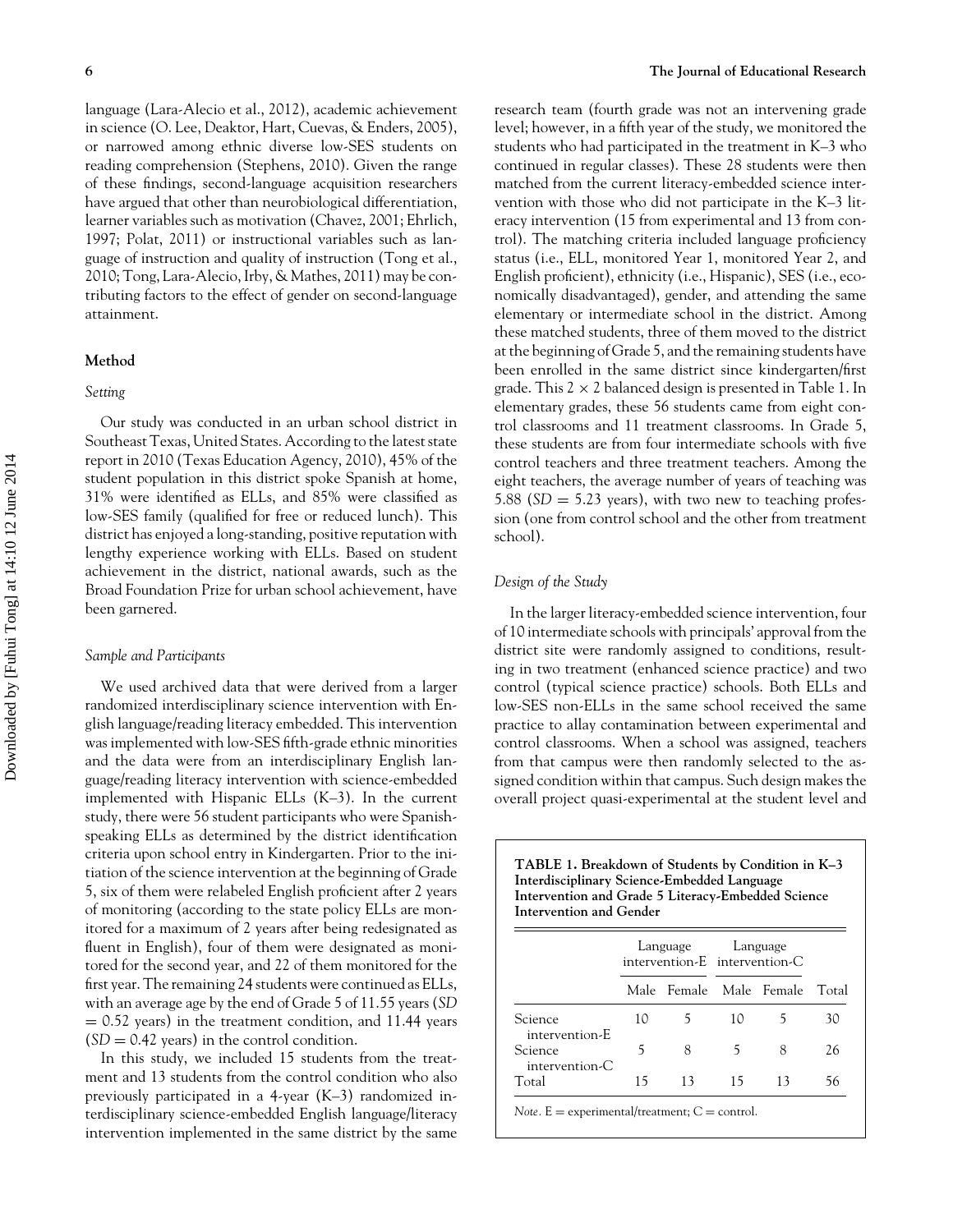experimental design at the school level. A similar design was implemented in the larger science-embedded English language and reading literacy intervention K–3 among 22 schools (for a detailed description of the design, see Tong et al., 2010).

# *The Grade 5 Interdisciplinary Literacy-Embedded Science Intervention*

The 23-week science intervention had two main components. The first component was professional development provided to content area teachers (professional portfolio assessment, biweekly staff development sessions, and monthly staff meetings for paraprofessionals). This component consisted of ongoing training workshops for both teachers (biweekly) and paraprofessionals (monthly) delivered by research coordinators for 3 hr per session and a total of 43 hr in Grade 5 with systematic and structured training, monitoring, mentoring, feedback, and self-assessment through reflection via professional portfolio. Initial teacher training was conducted before the implementation of the project to give experimental teachers an overview, preview the lesson plan format, and distribute instructional materials. Throughout the school year, the sessions, aimed at enhancing science teachers' knowledge about content area literacy, included (a) English science vocabulary building and fluency, (b) oral and written academic science language development, (c) integrated science content reading comprehension, (d) imbedded ESL strategies (e.g., questioning strategies, language scaffolding, visual scaffolding, manipulatives, and realia [real objects or events], advanced organizers, cooperative grouping, content connections, and technology integration) in science, and (e) enhanced instruction for science teaching with 5-E model and questioning strategies. The curriculum was tightly aligned to the state science standards, national science standards (based on the 1996 standards as the New Generation National Science Standards were not developed at the time of the implementation of this study), and English language proficiency standards. Such intensive training was continued to help build teachers' science knowledge and how to integrate English language/reading literacy in science. All teachers in the study held Texas teaching certificates (Grades 4–8) and were not required to have a separate science certification at this grade level.

The second component was the academic science intervention implemented with students 85 min daily with the 5- E model (i.e., Engage, Explore, Explain, Elaborate, and Evaluate) and strategies for leveled questions based on Bloom's taxonomy with cognitive verbs such as identify, describe, explain, analyze, and create. This component infused reading and writing activities into the instruction. First, it supported students' science and reading skills with expository (informative) text extracted from the Scott Foresman science series (Cooney et al., 2006) which included scaffolded text and ScienceSaurus directly aligned to state guidelines of Grade 5 science to assist the explanation of science concepts, vocabulary development and extensions (e.g., prefix, stem, and roots), word-reading instruction, and partner reading. For example, students were provided with direct instruction of vocabulary, including pronunciation and definition of words, and visual scaffolding. To increase students' reading fluency and comprehension, they were taught to partner-read and then ask each other scripted comprehension questions. Second, the science vocabulary were entered into the glossary of their individual weekly notebook, or science journal, which was used to help students process science content through use of written academic science vocabulary. With these interactive science journals as study guides, students had increased opportunities to write daily by recording predictions and observations, designing, predicting, completing notebook foldables as evaluation, creating perspective-based writing/postcards/newspaper articles, and reflecting on science field trips. Teachers were trained to provide both science and writing feedback. Each activity had allotted time with each minute fully utilized.

# *The Control/Typical Practice of Science Instruction*

The control condition in the study was the typical science instruction conducted in the district taught by certified or permitted bilingual/ESL education and science education teachers. All teachers followed a locally developed science curriculum aligned to the state standards. Although the science instruction was also delivered 5 days a week, the 5-E model was only incorporated once per week rather than on a daily basis, and the ESL strategies and teachers' questions strategies were observed to vary without consistency, when observed at all. Further, English language and literacy instruction only involved word walls and students' use of glossaries with very limited use of science journals. Students read textbook and answered questions at the end of reading. Each class varied from 80 to 90 min daily with students' time on task varying.

### *Fidelity of Implementation*

To ensure the implementation of the science intervention, fidelity measures were established through four rounds of classroom observation conducted by trained project staff. The fidelity included a 4-point Likert-type scale ranging from 1 (lowest) to 4 (highest) of the 5-E with areas pertinent to the intervention (e.g., knowledge with lesson content, student involvement, academic language scaffolding). The mean score for treatment teacher was  $107.17$  (*SD* = 16.90) with a total possible score of 124. The interrater reliability of the fidelity measure was .86.

# *The K–3 Interdisciplinary Science-Embedded Language and Literacy Intervention*

Though the middle school intervention was focused on science with English language/reading literacy embedded,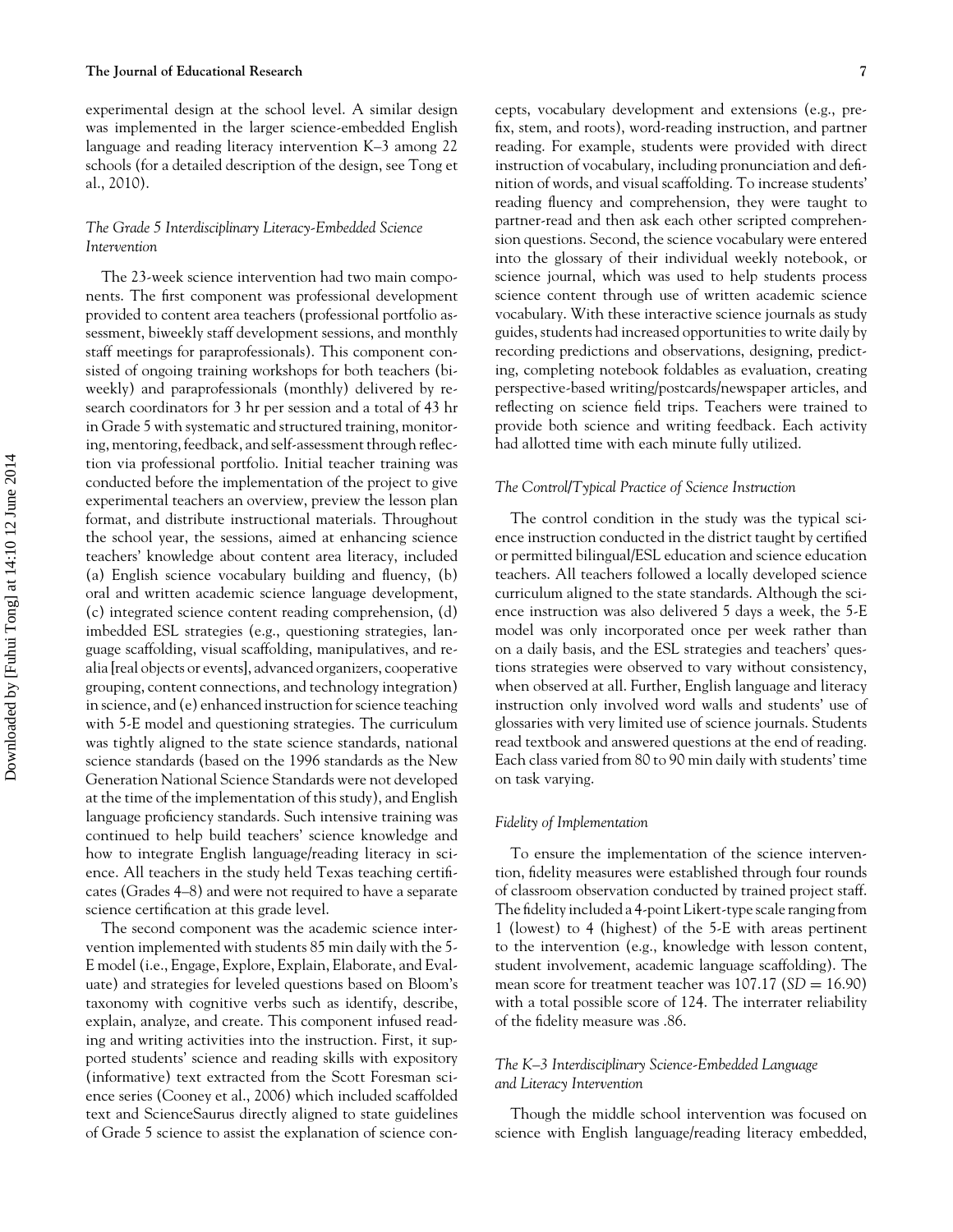the K–3 intervention with an average length of 28 weeks was focused on English language/reading literacy with science embedded. The K–3 literacy intervention was implemented at both teacher and student levels, with a commitment to promoting ELLs' English oral and reading skills. At the teacher level, biweekly professional development workshops were provided to bilingual and ESL teachers and paraprofessionals for 6 hr per month for an average of 50 hr per school year, with the activities including reviewing and practicing upcoming lessons, and being instructed on the ESL strategies that were incorporated into the predeveloped lessons. Detailed scripted lesson plans were given to these teachers to follow during instruction each week. These plans listed scope and sequence that were aligned with the state standards and the national science standards (based on the 1996 standards as the New Generation National Science Standards were not developed at the time of the implementation of this study). All teachers in the K–3 intervention held Texas teaching certificates at the elementary grade level and in addition either a bilingual or ESL certification endorsement. At the student level, the structured and direct English instruction was delivered during the ESL block with 75 min in kindergarten, 90 min in Grades 1–3 daily. Throughout the 4 years, science contents were integrated into the longitudinal intervention. The research team was able to negotiate the time with the administrators by using the entire ESL block and integrating science content. In kindergarten and first grade, a research-based program that covered content areas including science was used as one intervention strand to engage ELLs in their own learning, which provided effective practice in phonics, vocabulary, and fluency. Another strand from Grades 1 to 3 was a daily oral language and writing activity where a chart with preprinted science-embedded questions and science-related visuals was presented to students to scaffold concept development, encourage oral language, and stimulate written language in order to promote academic language in the area of science. The integration of science became even more intensive in the third grade when the Scott Foresman's science (Cooney et al., 2006) was adopted as the basis of the intervention with reading and ESL strategies written and integrated with the text to help second-language learners develop science academic language and expository reading skills. The class started with prereading strategies through teacher-guided practice on pronunciation and definition of any challenging vocabulary words that appeared in the initial reading. Then a cycle of partner reading, emphasizing visuals, and leveled questions was repeated until students read the entire lesson. Throughout the lessons, students were exposed to vocabulary extension mini-lessons, hands-on science activities, guided inquiry, and multiple opportunities to practice the target expository reading skill. In addition, the students were provided with state standardized science assessment (given the first time in Grade 5) preparation passages (for a detailed description of the longitudinal intervention see Tong et al., 2010).

#### *The Typical Practice of English Language Instruction*

As mentioned previously in the research design, the matched student sample in our current analysis attended either the same elementary schools or a nearby school in the same district, and therefore, was exposed to typical/control practice of English language instruction taught by certified ESL or bilingual teachers without any intervention from the research team. In a typical lesson of ESL instruction, the length of time varied between 45 and 60 min. The ESL instruction, also aligned with district benchmarks and state standards, was less intensive, and there was great variation in vocabulary instruction across classrooms. This time block was also interrupted at times by restroom breaks. At times, but not typically, other subjects such as mathematics, science, and social studies were infused into the ESL block.

# *Fidelity of Implementation*

Validity measures were developed to ensure the quality of implementation of this language intervention. Interrater reliability over a 4-year period averaged to .95 through ongoing classroom observation. This quantitative check was based on a 4-point Likert-type rating scale for the following areas (a) knowledge of the content and script, (b) material usage and student involvement, (c) teacher talk versus student talk, (d) leveled questions, and (e) classroom management, with a total possible score of 96 (1 being the lowest and 4 being the highest on each item). The mean scores were over 4 years were 86.6 (for a detailed description of the fidelity measures, see Tong, Lara-Alecio, et al., 2008; Tong et al., 2011).

#### *Measures*

The following measures were used to compare students' performance across conditions, including both standardized tests and district developed benchmark tests in science and English language and literacy. The reason to include both types of tests was based on the recommendation by Ruiz-Primo et al. (2002) who promoted the concept of multilevel, multifaceted assessments of science achievement. According to Ruiz-Primo et al., students' science achievement should be measured at proximal level to ensure that teachers are teaching the assigned standards/curriculum (which was observed in the benchmark test in our study), and then transfer to statewide and national assessments (i.e., a distal level assessment based on state standards in a particular domain [in our case, the state standardized tests]).

*District benchmark tests in science.* The district-wide benchmark tests in science use cutoff scores to determine if a student passes and/or meets commended performance. These tests are developed according to the scope and sequence of Texas Essential Knowledge and Skills (TEKS), the state standards/curriculum in science/reading for each grade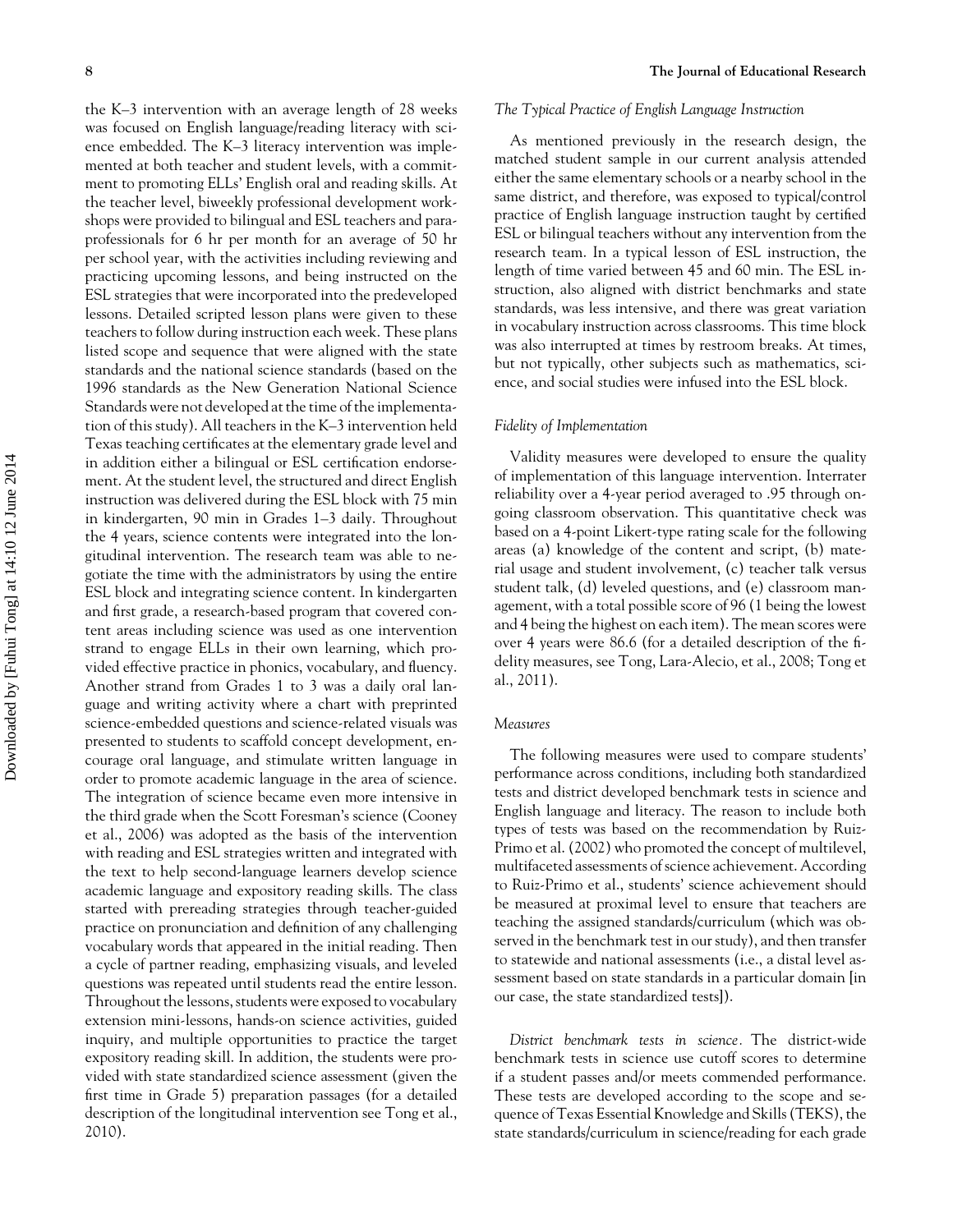level. A student who passes the test (e.g., 15 correct items of 20 in Science Benchmark Test 6) demonstrates satisfactory performance, meeting state standards and a sufficient understanding of TEKS-aligned curriculum. If a student meets commended performance (e.g., 18 correct items of 20 in Science Benchmark Test 6), it suggests high academic achievement that is considerably above state standards and a thorough understanding of the science curriculum. These assessments are developed by a committee comprised of curriculum specialists, teachers, and program directors that use the district curriculum guide to determine which TEKS will be taught for each 6-week period and reference-related questions from previous state standardized test to write test items. Once the items are generated, they are reviewed and proofread by science specialists. After that the tests are sent back to the writing committee for modification when needed before forwarded to district curriculum directors for final grammar and format edits. There are a total of six benchmark assessments given at the end of each 6-week period during the school year, with each covering different topics (e.g., physics for test 1, chemistry for test 2, life science for test 5). In our study, the sixth benchmark test was included for the final analysis, because it addressed all the topics in science taught throughout the academic year, including physics, chemistry, space, and earth and life science, with process skills integrated into these topics, and therefore, could be considered as an overall measure of students' science knowledge and skills. Internal consistency for the Science Benchmark Test 6 is noted as Cronbach's alpha of .68 for the sample of this study. The benchmark tests are curriculumbased and state standards-aligned assessments developed by the district as a reflection of what students are expected to know at various time points. Hence, the benchmark tests can be used as an external measure to evaluate the effect of this science intervention.

*State standardized test: TAKS.* The TAKS is a state standardized criterion-referenced assessment that measures student mastery of the content areas of state curriculum outlined in the TEKS. Similar to benchmark assessments, student performance is determined based on two levels: passing and mastery. Students who pass TAKS demonstrate satisfactory performance and a sufficient mastery of the TEKSaligned curriculum. The level of commended performance suggests high academic achievement and a thorough mastery of the state curriculum. The TAKS reading assessments, available in both English and Spanish, are first administered during the spring of Grade 3; and TAKS science assessments are first administered during the spring of Grade 5. Typically, Spanish-speaking ELLs who are not otherwise exempt can take the TAKS in Spanish for up to 3 years in Grades 3–6. Whether to take English or Spanish reading TAKS is a recommendation made by the student's assessment committee (Texas Education Agency, 2009). In the current study, two ELLs from science treatment classrooms were recommended to take reading TAKS in Spanish.

Grade 5 English TAKS tests in reading and science consist of multiple-choice items. Internal consistency in the form of  $\alpha$  is reported to range from .87 to .90, and predictive validity from .56 to .79 with SAT and ACT (Texas Education Agency, 2008). Information on construct validity for reading in Grades 3 and 5 is also available (Burk, Johnson, & Whitley, 2005; Davies, O'Malley, & Wu, 2007). For Grade 5 TAKS in 2010, a raw score of 29 of 40 (i.e., total number of correct items) in science and 30 of 42 in reading corresponds to the level of passing (i.e., meeting standards). A raw score of 37 in science and 39 in reading corresponds to the level of mastery (i.e., commended performance; Texas Education Agency, 2010).

*Dynamic Indicators of Basic Literacy Skills.* The Dynamic Indicators of Basic Literacy Skills (DIBELS; Good & Kaminski, 2002) test was initially developed as a curriculum-based assessment to measure critical skills that underlie early reading success. The test includes a set of procedures and measures for assessing the acquisition of early literacy skills from kindergarten through sixth grade. In this study, the subtest of Oral Reading Fluency in English was administered to students in the beginning and end of Grade 5. Reliability and validity have been reported to be satisfactory with a median alternate form reliability of .95 (Good, Kaminski, Smith, & Bratten, 2001), concurrent validity of .92–96 with the test of Oral Reading Fluency, and predictive validity of .71 with Stanford Achievement Test 10 (Roehrig, Petscher, Nettles, Hudson, & Torgesen, 2008). In this subtest, students are asked to read aloud fictional passages that are grade-level appropriate, with the number of words correctly read counted in 1 min. For each time of administration, three stories were tested, and the middle score was used for analysis.

*Woodcock Language Proficiency Battery–Revised.* The Woodcock Language Proficiency Battery–Revised (WLPB-R English; Woodcock, 1991) is a battery of standardized instruments assessing a broad range of English language ability and proficiency in oral, reading, and writing. This individually administered battery consists of subtests as well as clusters in receptive and expressive vocabulary, verbal reasoning, decoding skills, comprehension, punctuation, and expression. Construct, content, and concurrent validity and related information can be found in the test manual (Woodcock, 1991). We used WLPB-R to measure students' English language development because all the students in our study were either former or current ELLs. Three subtests were therefore administered. In Verbal Analogies, test takers are asked to complete a logical word association. Although the words in this subtest remain simple, the relationship between words increases in complexity to a higher level that involves the ability to discern implications. In Oral Vocabulary there are two parts: Synonyms and Antonyms, in which test takers either state a word that is similar or opposite in meaning to the word presented. Both parts measure knowledge of word meanings. In Passage Comprehension test-takers are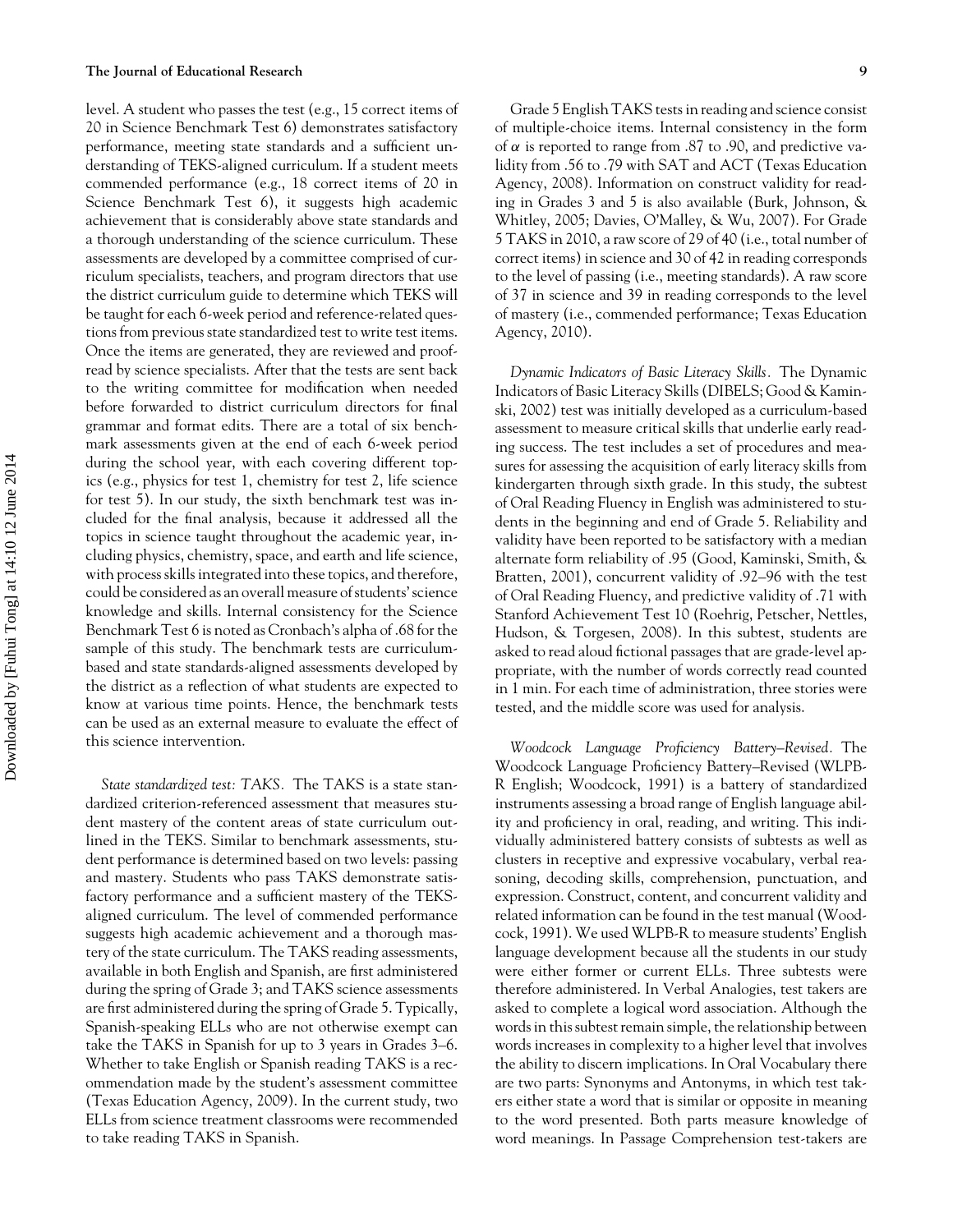required to point to the picture represented by a phrase. It also measures skills of reading a short passage and identifying a missing key word. Grade-based standard scores were used for analysis as they not only have equal units that are appropriate for statistical calculations but also reflect the relative standing of each student as compared to the norm. The average reliability coefficients (Cronbach's alpha) based on our sample were .78 for Oral Vocabulary, .83 for Verbal Analogies, and .78 for Passage Comprehension.

#### *Data Collection and Analysis*

Scores on Science Benchmark Test 6 were collected at the end of Grade 5 in the spring of 2010, and TAKS scores were collected in the spring of 2010. DIBELS and WLPB-R were administered at the beginning and end of Grade 5. As a first step, to establish initial equivalence among students in their respective condition (i.e., those who received the earlier English intervention vs. matched sample in treatment and control condition of the current science intervention), a two-way analysis of variance (ANOVA) was conducted on DIBELS and WLPB-R at the beginning of Grade 5. No difference was identified between the English intervention sample and matched sample in the respective condition in the science intervention on Oral Reading Fluency (*F*s < 3.329, *p*s > .074), Oral Vocabulary (*F*s < 0.319, *p*s > .575), Verbal Analogies (*F*s < 0.576, *p*s > .451), or Passage Comprehension (*F*s < 3.684, *p*s > .060). Therefore, it is evident that initial equivalence was established. Please note that the aggregated *F* values were yielded from a series of ANOVAs, and for the brevity of reporting only the maximum *F* value is presented to indicate statistical nonsignificance. Similar ways of reporting results for multiple ANOVA analyses can be found in Vaughn et al. (2006), and Tong, Irby, Lara-Alecio, and Mathes (2008).

To compare student performance across conditions after 1 year of the science intervention, chi-square tests of independence were conducted for Benchmark Test 6 (Research Question 1) and TAKS (Research Question 2) on the rate of passing and commended performance by conditions in the science intervention and the previous English literacy intervention; additionally, gender was the additional layer in the analysis. Cramer's *V* was reported as one type of effect size for the chi-square tests. Because two students (one from treatment and one from control condition) took the Spanish TAKS reading test and not the English TAKS reading test, we excluded these data because we were comparing the English literacy achievement, not Spanish literacy achievement across conditions. To analyze scores of oral reading fluency in DIBELS and subtests in WLPB-R (Research Question 3), four-way repeated measures ANOVAs were conducted, with three between-subject factors: condition in science intervention (experimental vs. control), condition in previous English intervention (experimental vs. control), and gender (male vs. female); and one withinsubject factor: time (pretest and posttest). These analyses allowed us to address oral language and reading growth as a function of condition and gender in English. We also tested for differences between gender and conditions over time by including interaction terms. Partial eta squared  $(\eta_p^2)$  was reported to represent the magnitude of significant difference.

#### **Results**

Results are presented for each instrument used.

#### *Benchmark Science Test 6 (Research Question 1)*

The  $2 \times 2$  chi-square test of independence yielded significant result on the passing rate,  $\chi^2(1, N = 28) = 3.877$ ,  $p =$ .049, Cramer's  $V = 0.372$ . Further investigation suggested that the difference existed within the control condition of literacy intervention between the treatment and control groups in the science intervention, with all treatment students passing (100%), as opposed to an average rate of 76.9% passing in typical practice science instruction. Chi-square test of independence also revealed marginally significant result on the rate of commended performance,  $\chi^2(1, N = 28) = 3.232, p =$ .072, Cramer's  $V = .360$ , suggesting a moderate association (Rea & Parker, 1992). Similarly, the difference was found within the control condition of literacy intervention, with a higher average rate of commended performance among treatment students (66.7%) as compared to control students (30%) in the science intervention. When gender was added to the analysis, significant results were found within the typical practice science instruction on the rate of commended performance,  $\chi^2(1, N = 26) = 5.529, p = .019$ , Cramer's V = .607, indicating a strong association. Upon further examination, the data suggested that within the control condition of science intervention, female students with the K–3 scienceembedded literacy intervention demonstrated a higher rate (75%) than female students (14.3%) who did not receive that intervention. Table 2 shows that female students who were in the control condition of both interventions had the lowest rate of commended performance.

#### *State Standardized Test—TAKS (Research Question 2)*

*TAKS science test.* The  $2 \times 2$  chi-square test did not reveal significant difference regarding the rate of passing or commended performance on the TAKS science test. There is an average of 93.3% passing and 36.7% commended performance rate in the treatment condition, and 92.3% and 38.5% in control condition of the science intervention. However, when student gender was included in the analysis, no significant difference was observed except that male students from science treatment without language intervention demonstrated a statistically higher percentage of commended performance (60%) than their female peers from the same condition (0%),  $\chi^2(1, N = 15) = 5.000$ ,  $p = .025$ , Cramer's  $V = .577$ .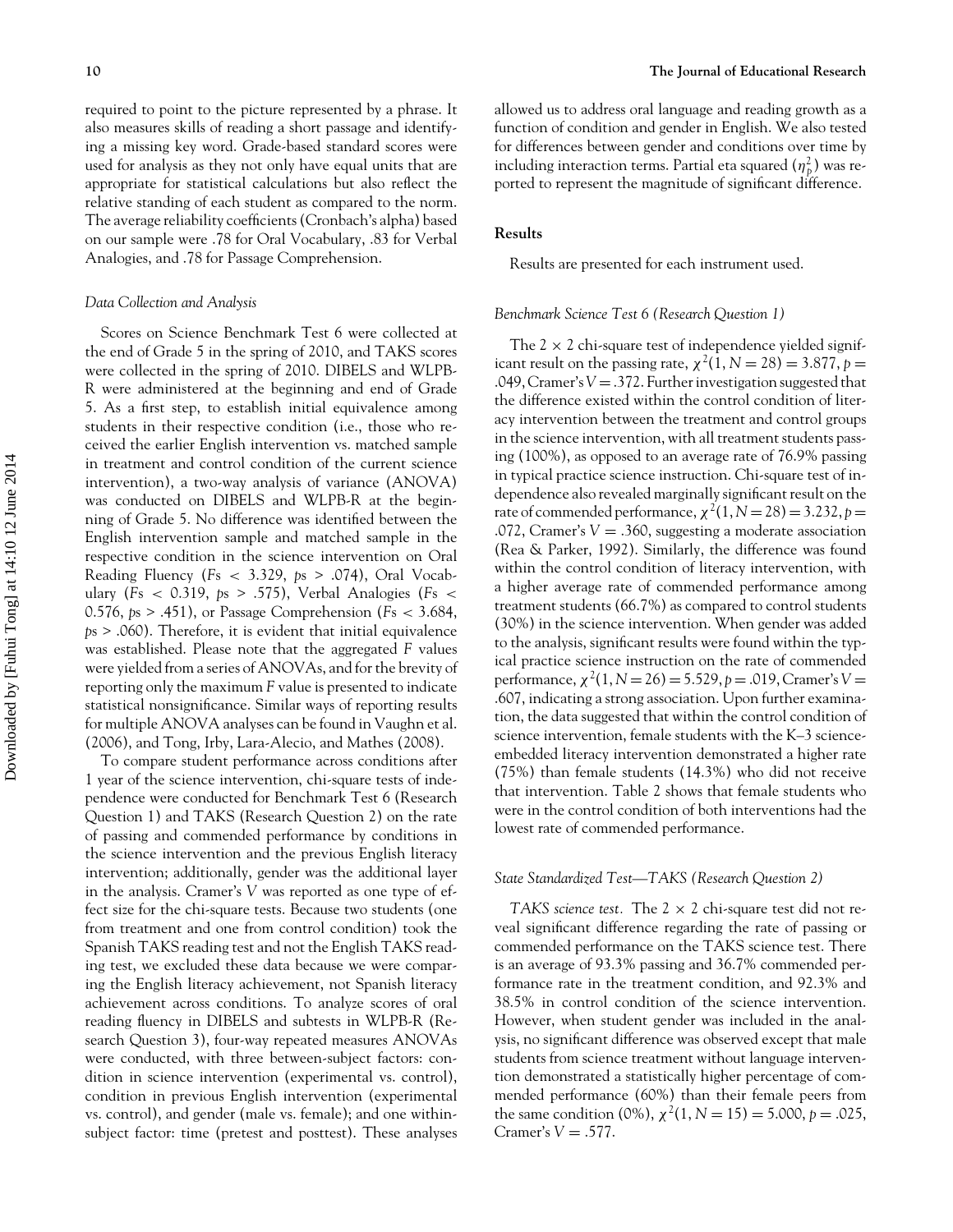|                        |                            | Rate of passing |                            |        | Rate of commended performance |        |                           |        |  |
|------------------------|----------------------------|-----------------|----------------------------|--------|-------------------------------|--------|---------------------------|--------|--|
|                        | Language<br>intervention-E |                 | Language<br>intervention-C |        | English<br>intervention-E     |        | English<br>intervention-C |        |  |
|                        | Male                       | Female          | Male                       | Female | Male                          | Female | Male                      | Female |  |
| Science intervention-E | 100                        | 100             | 100                        | 100    | 70                            | 80     | 80                        | 40     |  |
| Science intervention-C | 100                        | 87.5            | 60                         | 85.7   | 20                            | 75     | 66.7                      | 14.3   |  |

**TABLE 2. Rate of Passing and Commended Performance on Science Benchmark Test 6, by Gender and Condition**

*TAKS reading test.* The 2 × 2 chi-square test yielded a marginally significant result on the rate of commended performance,  $\chi^2(1, N = 28) = 3.062$ ,  $p = .08$ , Cramer's  $V =$ .337, with the difference identified between students in science treatment (35.7%) and control (7.7%) conditions who did not receive the literacy intervention. When gender was added to the analysis, no statistically significant results were found. The alternative analysis of covariance with Grade 4 TAKS reading score as covariate generated similar result with students in science treatment condition outperforming those in science control condition by 50 points in the scaled score,  $F(2, 55) = 4.61$ ,  $p = .039$ ,  $\eta_p^2 = .126$ .

# *English Oracy and Literacy (Research Question 3)*

*DIBELS.* The  $2 \times 2 \times 2 \times 2$  repeated measures ANOVA showed statistically significant main effect of time, *F*(1, 47)  $= 50.62, p < .001, \eta_p^2 = .518$ , suggesting significant improvement across gender and condition from pretest to posttest. Other significant within- and between-participants interaction effects were also identified, for example, between time and condition in both interventions (see Table 3). Similar results were obtained when gender was not part of the analysis. For example, students in the science treatment outperformed their peers in the control group. All of the two- and three-way interaction effects were further evidenced by the four-way interaction effect among time, gender, science, and language condition, and the difference was most salient in the science treatment condition, with male students without literacy intervention and female students with literacy intervention demonstrating higher gain of estimated marginal means (31.1 and 22.6, respectively) from pretest to posttest than their counterparts in the respective condition (see Table 4).

*WLPB-R.* The  $2 \times 2 \times 2 \times 2$  repeated measure analysis showed statistically significant main effect of time on all the three subtests,  $Fs(1, 48) > 11.237, p < .002, \eta_p^2$ .190, suggesting significant improvement across gender and condition from pretest to posttest. The two-way interaction effect between gender and science condition was also significant on all two subtests, *F*s(1, 48) > 6.113, *p* < .017,  $\eta_p^2$  .113. For example, on Verbal Analogies, male students in science treatment group had a higher estimated marginal mean  $(M = 101.340, SE = 2.752)$  than female students in science control condition ( $M = 90.650$ ,  $SE = 3.789$ ). Same pattern was observed on the other 2 subtests. In addition, the two-way within-participants interaction effects were found to be significant between time and science intervention on Oral Vocabulary,  $F(1, 48) = 4.662$ ,  $p = .032$ ,  $\eta_p^2$ = .089, and between time and literacy intervention on all three subtests,  $Fs(1, 48) > 4.333$ ,  $p < .043$ ,  $\eta_p^2$ .083, with students in the treatment condition (in either intervention) achieving higher gains in estimated marginal means (provided in Table 5) from pretest to posttest. For example, on Oral Vocabulary, the gain for literacy intervention group was 16.94 points, as compared to 13.21 points in the

| <b>TABLE 3. Statistically Significant Interaction Effects</b><br>Generated by Repeated Measures Analysis of Variance<br>in Oral Reading Fluency |      |                                                                               |  |
|-------------------------------------------------------------------------------------------------------------------------------------------------|------|-------------------------------------------------------------------------------|--|
|                                                                                                                                                 | Mean | $\mathbf{r}$ $\mathbf{r}$ $\mathbf{r}$ $\mathbf{r}$ $\mathbf{r}$ $\mathbf{r}$ |  |

| Source                                                 | df | Mean<br>square | F      | Sig.    | $\eta_{b}^{2}$ |
|--------------------------------------------------------|----|----------------|--------|---------|----------------|
| Time                                                   | 1  | 3497.879       | 50.620 | $-.001$ | .519           |
| Time × Science<br>Intervention                         | 1  | 1183.161       | 17.122 | $-.001$ | .267           |
| Gender ×<br>Science<br>Intervention                    | 1  | 5890.401       | 4.521  | .039    | .088           |
| Time $\times$<br>Language<br>Intervention              | 1  | 429.729        | 6.219  | .016    | .117           |
| Time $\times$ Gender<br>$\times$ Science               | 1  | 222.175        | 3.215  | .079    | .064           |
| Time $\times$ Gender<br>$\times$ Language              | 1  | 528.848        | 7.653  | .008    | .140           |
| Time × Gender<br>$\times$ Science $\times$<br>Language | -1 | 350.251        | 5.069  | .029    | .097           |
| Error (time)                                           | 47 | 69.100         |        |         |                |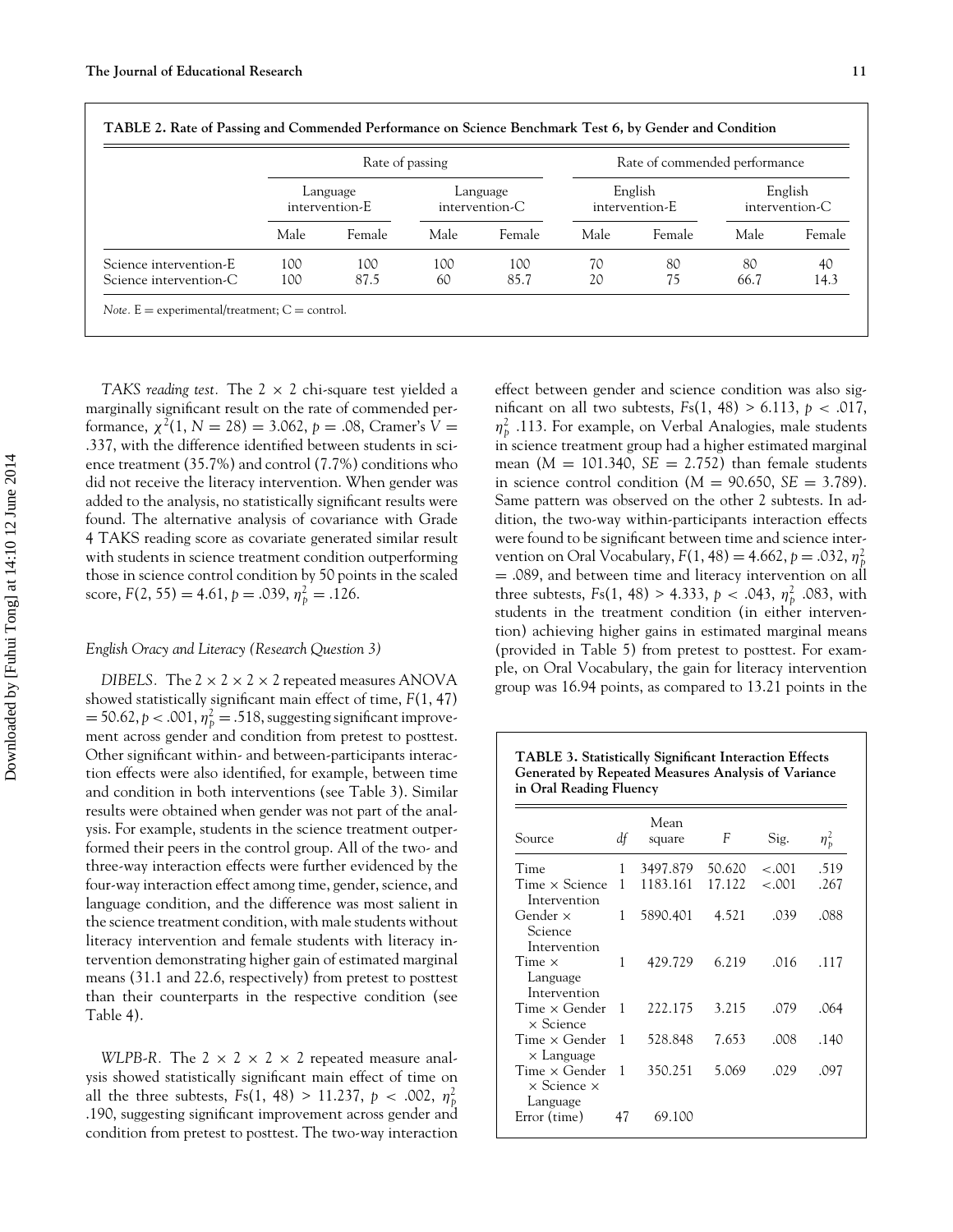|           |         |        | Language intervention-E |        |         |           | Language intervention-C |           |
|-----------|---------|--------|-------------------------|--------|---------|-----------|-------------------------|-----------|
|           | Pretest |        | Posttest                |        | Pretest |           | Posttest                |           |
| Condition | M       | SE     | M                       | SE     | M       | <b>SE</b> | M                       | <b>SE</b> |
| Science-E |         |        |                         |        |         |           |                         |           |
| Male      | 127.560 | 9.319  | 129.330                 | 8.591  | 93.800  | 8.841     | 124.900                 | 7.684     |
| Female    | 95.20   | 12.503 | 117.800                 | 10.867 | 100.600 | 12.503    | 119.400                 | 10.867    |
| Science-C |         |        |                         |        |         |           |                         |           |
| Male      | 112.400 | 12.503 | 118.400                 | 10.867 | 86,000  | 12.503    | 97.400                  | 10.867    |
| Female    | 122.130 | 9.884  | 122.250                 | 8.591  | 123.500 | 9.884     | 125.630                 | 8.591     |

**TABLE 4. Estimated Marginal Means and Standard Errors for Significant Two-Way Interaction Effects, by Gender, Condition, and Test Occasions on Oral Reading Fluency**

control group. Such interaction effect was further reflected by the marginally significant three-way within-participants interaction among time, science and language condition on Passage Comprehension,  $F(1, 48) = 3.445$ ,  $p = .07$ ,  $\eta_p^2 =$ .067, with students in both science and language interventions demonstrating highest gain (17.35 points).

#### **Discussion**

The purpose of this study was to investigate the joint impact of two interdisciplinary interventions: an inter-

|         | TABLE 5. Estimated Marginal Means and Standard<br>Errors for Significant Two-Way Interaction Effects, by<br>Measure, Condition, and Test Occasions on WLPB-R |              |    |                            |       |  |
|---------|--------------------------------------------------------------------------------------------------------------------------------------------------------------|--------------|----|----------------------------|-------|--|
|         |                                                                                                                                                              | Pretest      |    | Posttest                   |       |  |
| Measure | Condition                                                                                                                                                    | M            | SE | M                          | SE    |  |
| OV      | Language<br>intervention-E                                                                                                                                   | 79.759 3.190 |    | 96.694                     | 2.290 |  |
|         | Language<br>intervention-C                                                                                                                                   | 83.113 3.248 |    | 90.325                     | 2.332 |  |
| PС      | Language<br>intervention-E                                                                                                                                   | 85.667 2.882 |    | 98.017                     | 1.959 |  |
|         | Language<br>intervention-C                                                                                                                                   | 91.300 2.934 |    | 94.188                     | 1.995 |  |
| VA      | Language<br>intervention-E                                                                                                                                   |              |    | 91.906 2.736 102.397 2.611 |       |  |
|         | Language<br>intervention-C                                                                                                                                   | 90.219 2.712 |    | 92.688                     | 2.589 |  |
| OV      | Science<br>intervention-E                                                                                                                                    |              |    | 80.840 3.123 97.844        | 2.242 |  |
|         | Science<br>intervention- $C$                                                                                                                                 | 82.031 3.313 |    | 89.175                     | 2.378 |  |

*Note.* WLPB-R = Woodcock Language Proficiency Battery-Revised;  $OV = Oral Vocabulary; E = experimental/treatment; C =$ control;  $PC =$  Passage Comprehension;  $VA =$  Verbal Analogies.

vention of science with English-reading literacy embedded among fifth-grade former and current native Spanishspeaking ELLs, and a previous intervention of English language/reading literacy with science-embedded from kindergarten to third grade regarding students' science and English literacy achievement, so as to provide a step toward understanding the relationship between learning to read and reading to learn in science. Overall findings suggested that students receiving the current literacy-embedded science instructional intervention in Grade 5 outperformed those who did not in the areas of English oral reading fluency, knowledge of word meanings, and mastery of science concepts comparable to grade level, indicating high academic science and reading achievements that are considerably above the state standards. Further, students who received the K–3 science-embedded English language intervention not only continued to develop faster than those students who did not receive the intervention in their English oral reading fluency (i.e., expressive and receptive vocabulary knowledge, verbal reasoning, and word meanings) and comprehension skills, but also approached or outscored their monolingual native English peers as reflected by the grade-based standard scores (Table 4). We also discovered that students benefited more from the interdisciplinary English language and reading literacy-embedded science intervention during Grade 5 if they received the interdisciplinary science-embedded English language and reading literacy intervention continuously from kindergarten to third grade. This positive effect is evident in students' knowledge of science concepts (including physics, chemistry, and life, space, and earth science), performance on state mandated reading achievement assessment, and reading comprehension skills. Conversely, students with neither of the interventions displayed a disadvantage in oral reading fluency, science learning, and reading achievement. These ELLs demonstrated the lowest performance in meeting state standards in science and reading, and in English language development.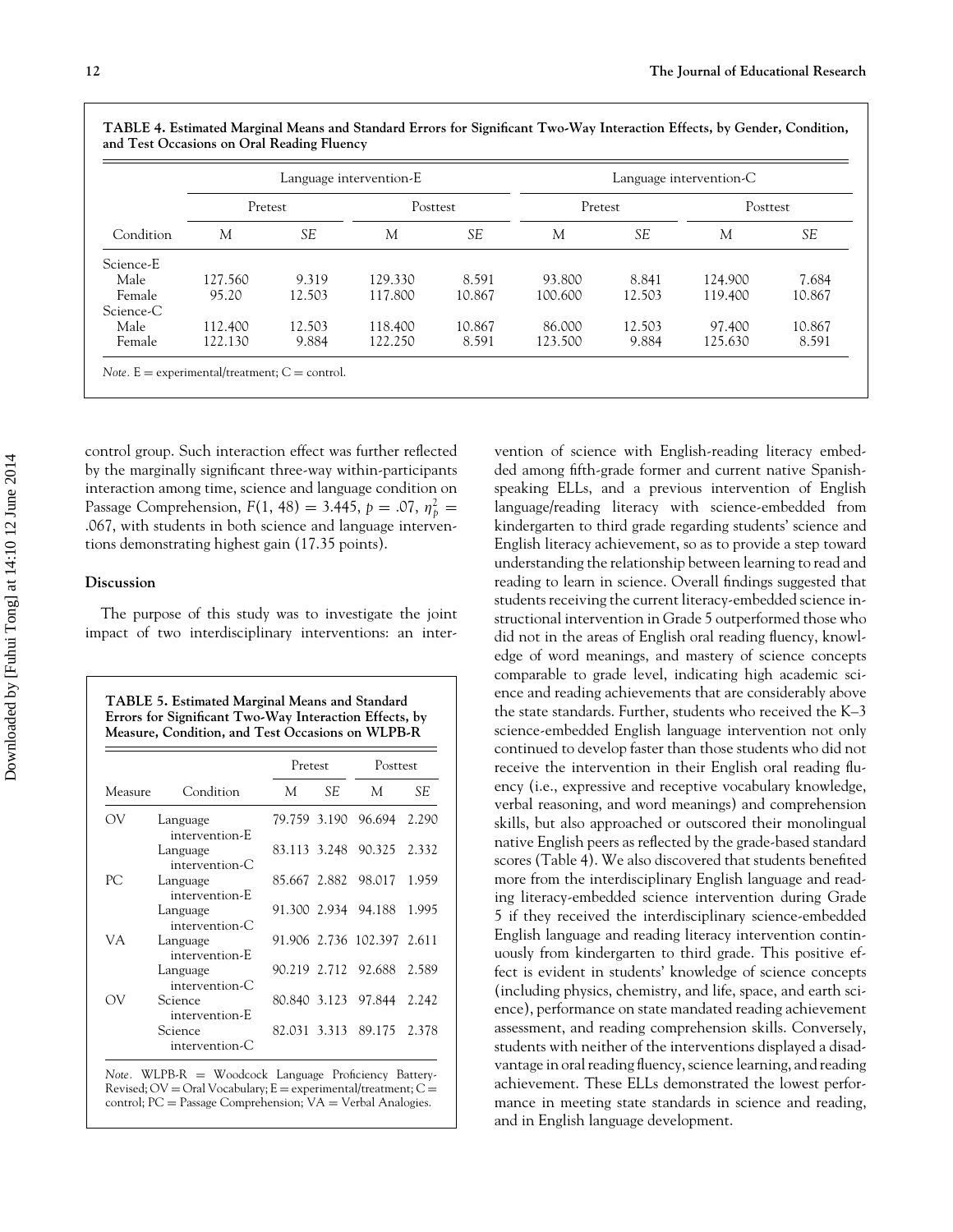Interestingly, when gender was included in the analysis, we observed that male students who were placed in science treatment in Grade 5, but who did not participate in the previous science-embedded literacy intervention experienced the greatest gain in oral reading fluency, followed by female students who received both the Grade 5 science intervention and the K–3 literacy intervention. This finding suggested that the literacy-embedded science intervention improved fifth-grade students' fluency skills for both males and females, whereas female students were more dependent on the intensive English language intervention in earlier grades than their male counterparts were in order to achieve at a higher level. Similarly, female students who did not receive either of the intervention were least likely to accomplish at grade level in language and science. The Grade 5 science intervention did not result in any gender difference on science achievement, regardless of students' participation in the previous language intervention. Our finding corroborates the similar finding from two previous studies that identified a small effect size of gender gap on math achievement (Else-Quest, Hyde, & Linn, 2010) and science achievement (Maerten-Rivera et al., 2010), thus supporting a gender similarities hypothesis (Hyde, 2005). More specifically, we found that interdisciplinary literacy-embedded inquiry-based science instruction can enhance academic achievement for both males and females; similar findings were also reported by O. Lee et al. (2005) and Stephens (2010). However, our findings that male ELLs demonstrated higher gains than their female peers in English oral reading in Grade 5 runs counter to several studies of female superiority in L2 acquisition (e.g., Duursma et al., 2007; Ellis, 1994). This finding may be indicative of the genre of instructional materials that may impact the gender difference in English language acquisition (Tong et al., 2011) or of the various constructs being measured as part of the general language proficiency. However, from a pedagogical perspective, what is more important is that such a difference was observed only in the control conditions, which implies that a quality instructional intervention could alleviate any gender disadvantage and could close the gender gap. More specifically, we continue to find a consistent pattern as reported in our previous findings (e.g., Tong et al., 2010, 2011) that indicate—provided with quality instruction in language and science, both gender groups could achieve satisfactorily.

# *Implications for Science Intervention Among ELLs and Former ELLs*

Our findings lead us to the following claims. First, they underscore the importance of early intervention with interdisciplinary science-embedded reading curriculum. Intensive, longitudinal instruction seems to prepare ELLs in learning to read by intentionally and strategically infusing a variety of topics in science into the language instruction in each grade level as early as kindergarten. Such quality instruction is reflected in the teaching of word recognition and spelling, fluency, and comprehension (Gersten et al., 2007), as well as the integration of the academic language of science through content-area instruction during which ELLs acquire academic literacy (O. Lee et al., 2008; Santau et al., 2011; Spycher, 2009). According to the existing literature, structured and direct instruction, together with grade-appropriate ESL strategies, and context-embedded vocabulary learning are effective in teaching native Spanish-speaking ELLs (Tong, Lara-Alecio, et al., 2008; Tong et al., 2010; Carlo et al., 2004). Additionally, a strong and positive effect can be anticipated when the subject area and language learning are integrated and aligned with standards (Amaral et al., 2006; Klentschy, 2005; Lindholm-Leary & Borsato, 2006; Palumbo & Sanacore, 2009; M. A. Snow et al., 1989; Watkins & Lindahl, 2010). Note that all the students in this study were identified as ELLs in their elementary grades, and approximately half of them still remained at the same language status at the beginning of Grade 5. It is also worth noting that the integration of science is particularly essential for the state in which this study was implemented because although the state standardized test in science is administered the first time in Grade 5, the expectation is for students to master science knowledge accumulated in all grades prior to Grade 5, students will be placed at risk of failure if comprehension is not taught early enough for them not only to develop decoding and fluency, but also comprehension skills deemed necessary for content-area learning (Kieffer et al., 2009; National Reading Panel, 2000). Therefore, it is reasonable to state that instruction for ELLs in elementary grades should emphasize learning to read in content areas such as science.

Second, early exposure to reading literacy integrated with content area curriculum simultaneously is not enough. Rather, instead, although it is widely accepted that learning to read takes place in early grades and consists primarily of decoding and memorizing sight words, skillful reading does not automatically translate into higher academic content literacy, because learners need practice with these basic skills with continued emphasis and instruction on interpreting and comprehending what they read as well as practice with the reading skills embedded in science content. In the subject of science, which is "a unique mix of inquiry and argument" (Yore et al., 2004, p. 347), students are required to use scientific methods for observing, investigating, and identifying the natural phenomenon, as well as language discourse to communicate scientific knowledge, procedures and reasoning to others (Fang & Wei, 2010). Consequently, the infusion of reading into science instruction is beneficial, which also supports the statement that "science learning entails and benefits from embedded literacy activities and that literacy learning entails and benefits from being embedded within science inquiry" (Pearson et al., 2010, p. 462). Hence, we assert that instruction for ELLs in middle grades should emphasize reading to learn with continued support in English language and reading literacy to ensure current and former ELLs' success in science.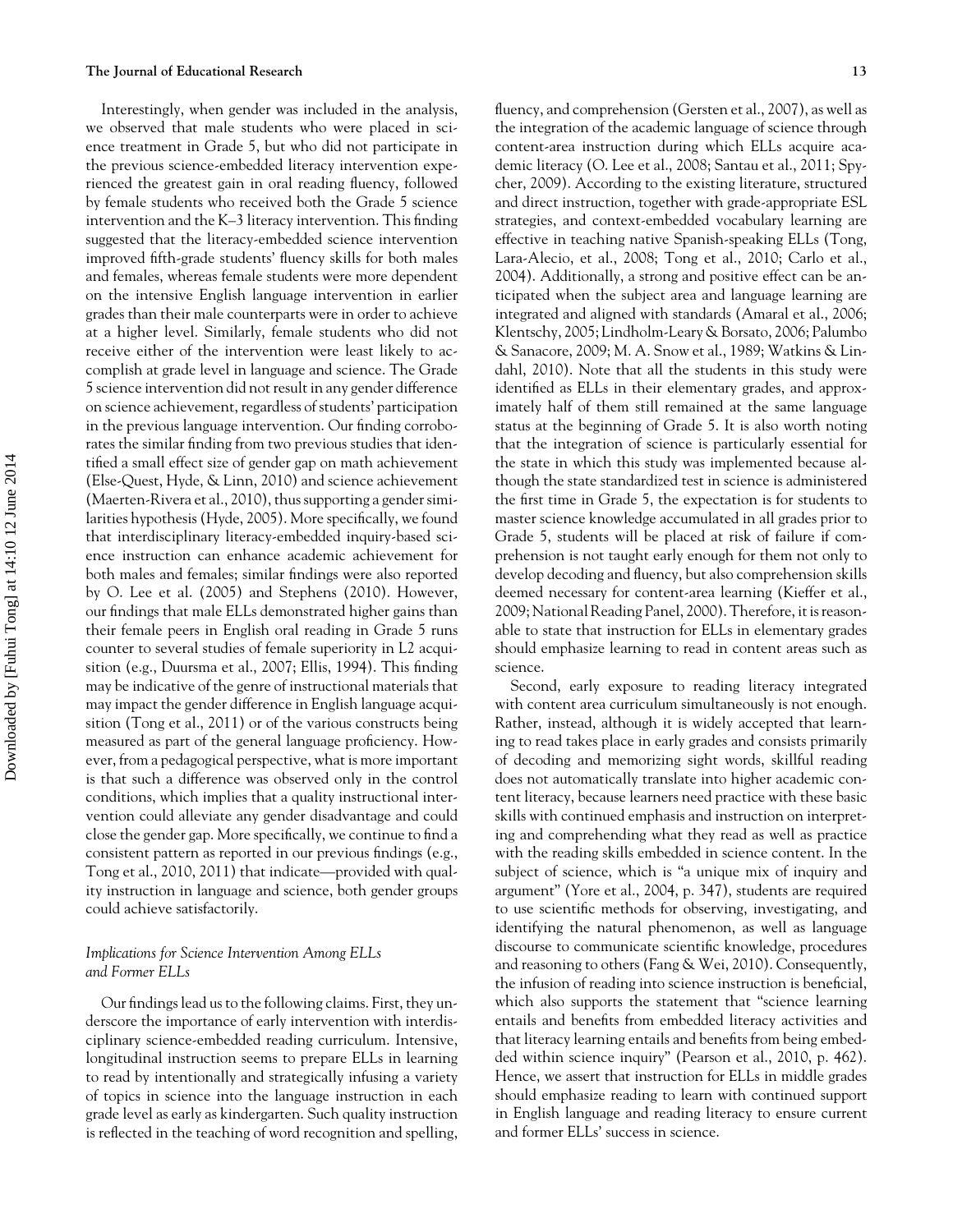#### *Limitations*

There were limitations to this study. First, the sample size of this study was small  $(n = 56)$ , which did not allow for multilevel/mixed model analysis particularly designed for clustering data (i.e., students clustered in class, and class clustered in campus; Raudenbush & Bryk, 2002) and which resulted in some nonsignificant results. Similarly, the obtained power and robustness levels of some of the findings might have been affected, and thus mandate caution to interpret or overgeneralize some of the findings of the study due to the limited number of participants. For the English language and reading literacy intervention in elementary grades, the teacher–student ratio was relatively small (with an average of 2–3 students per treatment teacher, and 3–4 students per control teacher), and such a teacher effect would not significantly impact the results. Conducting other studies investigating a much larger sample of student participants from sufficient number of classrooms and schools would better inform the science research community. Second, all participants in this study were Hispanic ELLs or former ELLs; generalization cannot be reached beyond this group of students in a district that is similar in demographics. Additionally, for this particular study no writing samples were drawn from the data, due to the focus of the study being on reading literacy as opposed to general language arts. Finally, inherent with a longitudinal design, attrition was identified in both the language and science interventions, with an average rate of 15% at each school year, 5% differential attrition rate between treatment and comparison groups at the student level, and no attrition rate at teacher or school level. Therefore, attrition was more likely related to random causes such as family mobility or school schedule of the intact cohorts at schools during the longitudinal study; hence, the degree of threat to internal validity is acceptable (What Works Clearinghouse, 2011).

#### *Summary*

There has been a lack of clear understanding based on published research of how to most effectively assist ELLs and former ELLs in acquiring the second language of English and science knowledge at the same time so as to remove academic disadvantage in science and reading. Learning to perform complex tasks in science relies heavily on academic language skills. Unfortunately, ELLs struggle to understand much of the language that is used in content area classrooms and in the curricular materials, and most learners are not explicitly taught to read, write, or speak scientific and academic language (Cazden, 1986; Lager, 2006). To address this issue, we implemented a rigorous longitudinal experimental design in which the English language and reading literacy was integrated with science content; such a study has been indicated to be desired by other researchers (e.g., O. Lee & Luykx, 2006; Merino & Scarcella, 2005). More importantly, we were able to test the effect of integration between English language and science for Hispanic ELLs and former ELLs longitudinally. We conclude that the integration between the science and English language and reading literacy should be interdisciplinary with a primary focus on learning to read in K–3 considering the importance of English language and reading skills as the foundation for academic learning in science. Supporting the notion of reading to learn, the primary focus at the lower middle grades should be on science when students are developing further their science content knowledge and when they are continuing their English language/reading literacy acquisition.

#### **NOTE**

1. "Former ELLs" means that students have met the state reclassification criteria to be exited from the ELL program in which they were initially served.

#### **REFERENCES**

- Allington, R. L., & McGill-Franzen, A. (1989). School response to reading failure: Chapter 1 and special education students in Grades 2, 4, and 8. *Elementary School Journal*, *89*, 529–542.
- Amaral, O., Garrison, L., & Duron-Flores, M. (2006). Taking inventory. *Science and Children*, *43*(4), 30–33.
- August, D., & Shanahan, T. (Eds.). (2008). *Developing reading and writing in second-language learners: Lessons from the report of the National Literacy Panel on language-minority children and youth*. New York, NY: Routledge.
- Brantmeier, C., Schueller, J., Wilde, J. A., & Kinginger, C. (2007). Gender equity in foreign and second language learning. In S. S. Klein (Ed.), *Handbook for achieving gender equity through education* (2nd ed., pp. 305–334). Mahwah, NJ: Erlbaum.
- Burk, J., Johnson, D. M., & Whitley, J. (2005). Validity of the Texas Assessment of Knowledge and Skills (TAKS). *The Journal of Border Education Research*, *4*(2), 29–39.
- Bybee, R. W. (1997). *Achieving science literacy: From purposes to practices*. Portsmouth, NH: Heinemann.
- California Department of Education. (2001). *STAR state summary report*. Sacramento, CA: Author.
- Carlo, M., August, D., McLaughlin, B., Snow, C., Dressler, C., Lippman, D., ... White, C. E. (2004). Closing the gap: Addressing the vocabulary needs of English language learners in bilingual and mainstream classrooms. *Reading Research Quarterly*, *39*, 188–215. doi:10.1598/RRQ.39.2.3
- Carrier, K. (2005). Supporting science learning through science literacy objectives for English language learners. *Science Activities*, *42*(2), 5–11.
- Cawthon, S. W. (2010). Assessment accommodations for English language learners: The case of former-LEPs. *Practical Assessment, Research & Evaluation*, *15*(13). Retrieved from http://pareonline.net/getvn.asp?v=15&n  $=13$
- Cazden, C. (1986). Classroom discourse. In M.C. Wittrock (Ed.), *Handbook of research on teaching* (pp. 432–463). New York, NY: Macmillan.
- Chavez, M. (2001). *Gender in the language classroom*. Boston, MA: McGraw-Hill.
- Collier, V. P. (1987). Age and rate of acquisition of second language for academic purposes. *TESOL Quarterly*, 21, 617–640.
- Cook, V. (2001). *Second language learning and language teaching*. New York, NY: Oxford University Press.
- Connor, C., Kaya, S., Luck, M., Toste, J., Canto, A., Rice, D., ... Underwood, P. (2010). Content area literacy: Individualizing student instruction in second-grade Science. *The Reading Teacher*, *63*, 474–485.
- Cooney, T., Cummins, J., Flood, J., Foots, B. K., Goldston, M. J., Key, S. G., ... Romance, N. (2006). *Scott Foresman science*. Glenview, IL: Pearson.
- Cummins, J. (1979). Linguistic interdependence and the educational development of bilingual children. *Review of Educational Research*, *49*, 222– 251.
- Cummins, J. (1984). Wanted: A theoretical framework of relating language proficiency to academic achievement among bilingual students. In C. Rivera (Ed.), *Language proficiency and academic achievement* (pp. 2–19). Clevendon, UK: Multilingual Matters.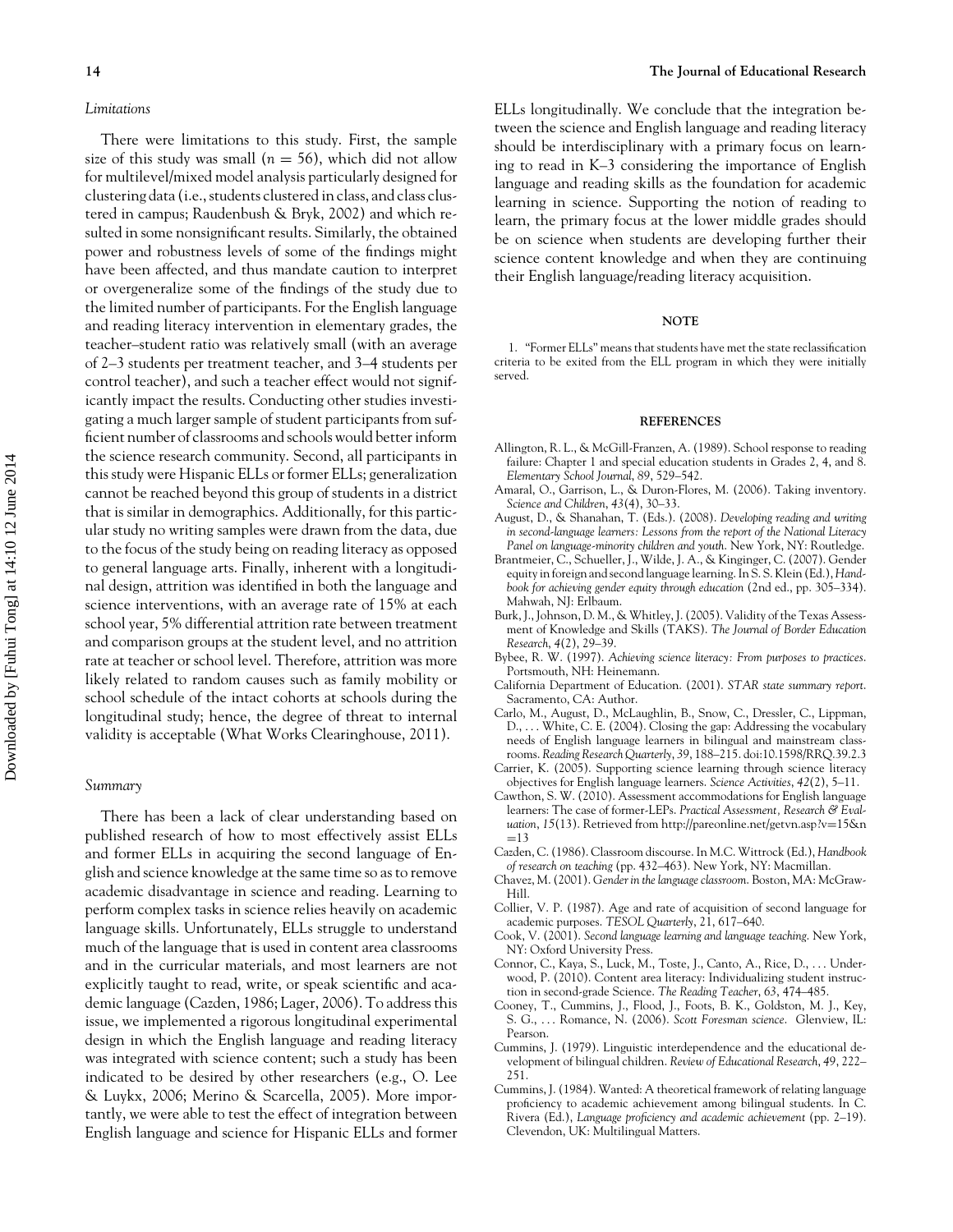- Davies, S., O'Malley, K., & Wu, B. (2007, April). *Establishing measurement equivalence of transadapted reading and mathematics tests*. Paper presented at the annual meeting of the American Educational Research Association, Chicago, IL.
- De Jong, E. (2004). After exit: Academic achievement patterns of former English language learners. *Education Policy Analysis Archives*, *12*(50), 1–18.
- Ellis, R. (1994). *The study of second language acquisition*. Oxford, UK: Oxford University Press.
- Duursma, E., Romero-Contreras, S., Szuber, A., Proctor, P., Snow, C., August, D., & Calderon, M. (2007). The role of home literacy and language environment on bilinguals' English and Spanish vocabulary development. *Applied Psycholinguistics*, *28*, 171–190.
- Ehrlich, S. (1997). Gender as a social practice: Implications for second language acquisition. *Studies in Second Language Acquisition*, *19*, 421–46.
- Else-Quest, N. M., Hyde, J. S., & Linn, M. C. (2010). Cross-national patterns of gender differences in mathematics: A meta-analysis. *Psychological Bulletin*, *136*, 103–127. doi:10.1037/a0018053
- Fang, Z., & Wei, Y. (2010). Improving middle school students' science literacy through reading infusion. *The Journal of Educational Research*, *103*, 262–273.
- Florida Department of Education. (2001). *ESOL 2000/01 Annual status report on the implementation of the 1990 League of United Latin American citizens (LULAC) et al. v. State Board of Education et al. consent decree*. Tallahassee, FL: Office of Multicultural Student Language Education.
- Genesee, F., & Riches, C. (2006). Literacy: Instructional issues. In F. Genesee, K. Lindholm-Leary, W. M. Saunders, & D. Christian (Eds.), *Educating English language learners: A synthesis of research evidence* (pp. 14–63). New York, NY: Cambridge University Press.
- Gersten, R., Baker, S. K., Shanahan, T., Linan-Thompson, S., Collins, P., & Scarcella, R. (2007). *Effective literacy and English language instruction for English learners in the elementary grades: A practice guide* (NCEE 2007–4011). Washington, DC: National Center for Education Evaluation and Regional Assistance, Institute of Education Sciences, U.S. Department of Education.
- Good, R. H., & Kaminiski, R. A. (Eds.). (2002). *Dynamic Indicators of Basic Early Literacy Skills* (6th ed.). Eugene, OR: Institute for the Development of Educational Achievement.
- Good, R. H., Kaminski, R. A., Smith, S., & Bratten, J. (2001). *Technical adequacy of second grade DIBELS oral reading fluency passages* (Technical Report, No. 8). Eugene, OR: University of Oregon.
- Greenleaf, C., & Hinchman, K. (2009). Reimagining our inexperienced adolescent readers: From struggling, striving, marginalized, and reluctant to thriving. *Journal of Adolescent and Adult Literacy*, *53*, 4–13.
- Greenleaf, C., Litman, C., Hanson, T., Rosen, R., Herman, J., Schneider, S., ... Jones, B. (2011). Integrating literacy and science in biology: Teaching and learning impacts of reading apprenticeship professional development. *American Educational Research Journal*, *48*, 647–717. doi:10.3102/0002831210384839
- Greenleaf, C., Schoenbach, R., Cziko, C., & Mueller, F. (2001). Apprenticing adolescents to academic literacy. *Harvard Educational Review*, *71*, 79–129.
- Guthrie, J. T., McRae, A., & Klauda, S. L. (2007). Contributions of Concept-Oriented Reading Instruction to knowledge about interventions for motivations in reading. *Educational Psychologist*, *42*, 237–250.
- Guthrie, J. T., Wigfield, A., Barbosa, P., Perencevich, K. C., Taboada, A., Davis, M., ... Tonks, S. (2004). Increasing reading comprehension and engagement through Concept-Oriented Reading Instruction. *Journal of Educational Psychology*, *96*, 403–423.
- Hapgood, S., & Palinscar, A. (2007). Where literacy and science intersect. *Educational Leadership*, *64*(4), 56–60.
- Haycock, K. (2001). Closing the achievement gap. *Educational Leadership*, *58*(6), 6–11. Retrieved from http://www.ascd.org/readingroom/ edlead/0103/haycock.html
- Hines, P. J., Wible, B., & McCartney, M. (2010). Science, language, and literacy: Learning to read, reading to learn. *Science*, *328*, 447.
- Huntley, M. A. (1998). Design and implementation of a framework for defining integrated mathematics and science education. *School Science and Mathematics*, *98*, 320–327.
- Hyde, J. S. (2005). The gender similarities hypothesis. *American Psychologist*, *60*, 581–592.
- Kamil, M. L. (2004). Vocabulary and comprehension instruction. In P. McCardle & V. Chhabra (Eds.), *The voice of evidence in reading research* (pp. 213–234). Baltimore, MD: Brookes.
- Kieffer, M. J., Lesaux, N., Rivera, M., & Francis, D. J. (2009). Accommodations for English language learners taking large-scale assessments: A meta-analysis on effectiveness and validity. *Review of Educational Research*, *29*, 1168–1201.
- Klentschy, M. (2005). Science notebook essentials: A guide to effective notebook components. *Science and Children*, *43*(3), 24–27.
- Krashen, S. D. (1982). *Principles and practices in second language acquisition*. New York, NY: Prentice-Hall International English Language Teaching.
- Lager, C. (2006). Types of mathematics-language reading interactions that unnecessarily hinder algebra learning and assessment. *Reading Psychology*, *27*, 165–204.
- Lara-Alecio, R., Tong, F., Irby, B. J., Guerrero, C., Huerta, M., & Fan, Y. (2012). An experimental study of science intervention among middle school English learners: Findings from first year implementation. *Journal of Research in Science Teaching*, *49*, 987–1011. doi: 10.1002/tea.21031
- Lee, C. D., & Spratley, A. (2010). *Reading in the disciplines: The challenges of adolescent literacy*. New York, NY: Carnegie Corporation of New York.
- Lee, O., Deaktor, R. A., Hart, J. E., Cuevas, P., & Enders, C. (2005). An instructional intervention's impact on the science and literacy achievement of culturally and linguistically diverse elementary students. *Journal of Research in Science Teaching*, *42*, 857–887.
- Lee, O., Lewis, S., Adamson, K., Maerten-Rivera, J., & Secada, S. G. (2008). Urban elementary school teachers' knowledge and practices in teaching science to English language learners. *Science Education*, *92*, 73–758. doi:10.1002/sce.20255
- Lee, O., & Luykx, A. (2006). *Science education and student diversity*. New York, NY: Cambridge University Press.
- Linan-Thompson, S., & Hickman-Davis, P, (2002). Supplemental reading instruction for students at risk for reading disabilities: Improve reading 30 minutes at a time. *Learning Disabilities Research & Practice*, *17*, 242– 251.
- Lindholm-Leary, K., & Borsato, G. (2006). Academic achievement. In F. Genesee, K. Lindholm- Leary, W. M. Saunders, & D. Christian (Eds.), *Educating English language learners: A synthesis of research evidence* (pp. 177–222). New York, NY: Cambridge University Press.
- Maerten-Rivera, J., Myers, N., Lee, O., & Penfield, R. (2010). Student and school predictors of high-stakes assessment in science. *Science Education*, *94*, 937–962.
- McComas, W. F., & Wang, H. A. (1998). Blended science: The rewards and challenges of integrating the science disciplines for instruction. *School Science and Mathematics*, *98*, 340–348.
- McMurrer, J. (2007). *Choices, changes, and challenges: Curriculum and instruction in the NCLB era*. Washington, DC: Center on Educational Policy.
- Merino, B. J., & Scarcella, R. (2005). Teaching science to English learners. *Invited Essay. Language Minority Research Institute Newsletter*, *14*(4), 1–7.
- Morrow, L., Pressley, M., Smith, J., & Smith, M. (1997). The Effect of a literature-based program integrated into literacy and science instruction with children from diverse backgrounds. *Reading Research Quarterly*, *32*, 54–76.
- Muller, P. A., Stage, F. K., & Kinzie, J. (2001). Science achievement growth trajectories: Understanding factors related to gender and racial-ethnic differences in precollege science achievement. *American Educational Research Journal*, *38*, 981–1012.
- National Center for Education Statistics. (2009). *The nation's report card: Reading 2009* (NCES 2010–458). Washington, DC: Institute of Education Sciences, U.S. Department of Education.
- National Center for Education Statistics. (2010). *The nation's report card: Grade 12 reading and mathematics 2009 national and pilot state results*(NCES 2011–455). Washington, DC: Institute of Education Sciences, U.S. Department of Education.
- National Center for Education Statistics. (2011a). *The condition of education 2011* (NCES 2011-033). Washington, DC: U.S. Department of Education. Retrieved from http://nces.ed.gov/pubsearch/pubsinfo.asp?pubid = 2011033
- National Center for Education Statistics. (2011b). *The nation's report card: Science 2009* (NCES 2011–451).Washington, DC: Institute of Education Sciences, U.S. Department of Education.
- National Reading Panel. (2000). *Teaching children to read: An evidence-based assessment of the scientific research literature on reading and its implications for reading instruction*. Washington, DC: National Institute of Child Health and Human Development.
- Next Generation Science Standards. (2012). *Diversity and equity in the Next Generation Science Standards (NGSS): "All Standards, All*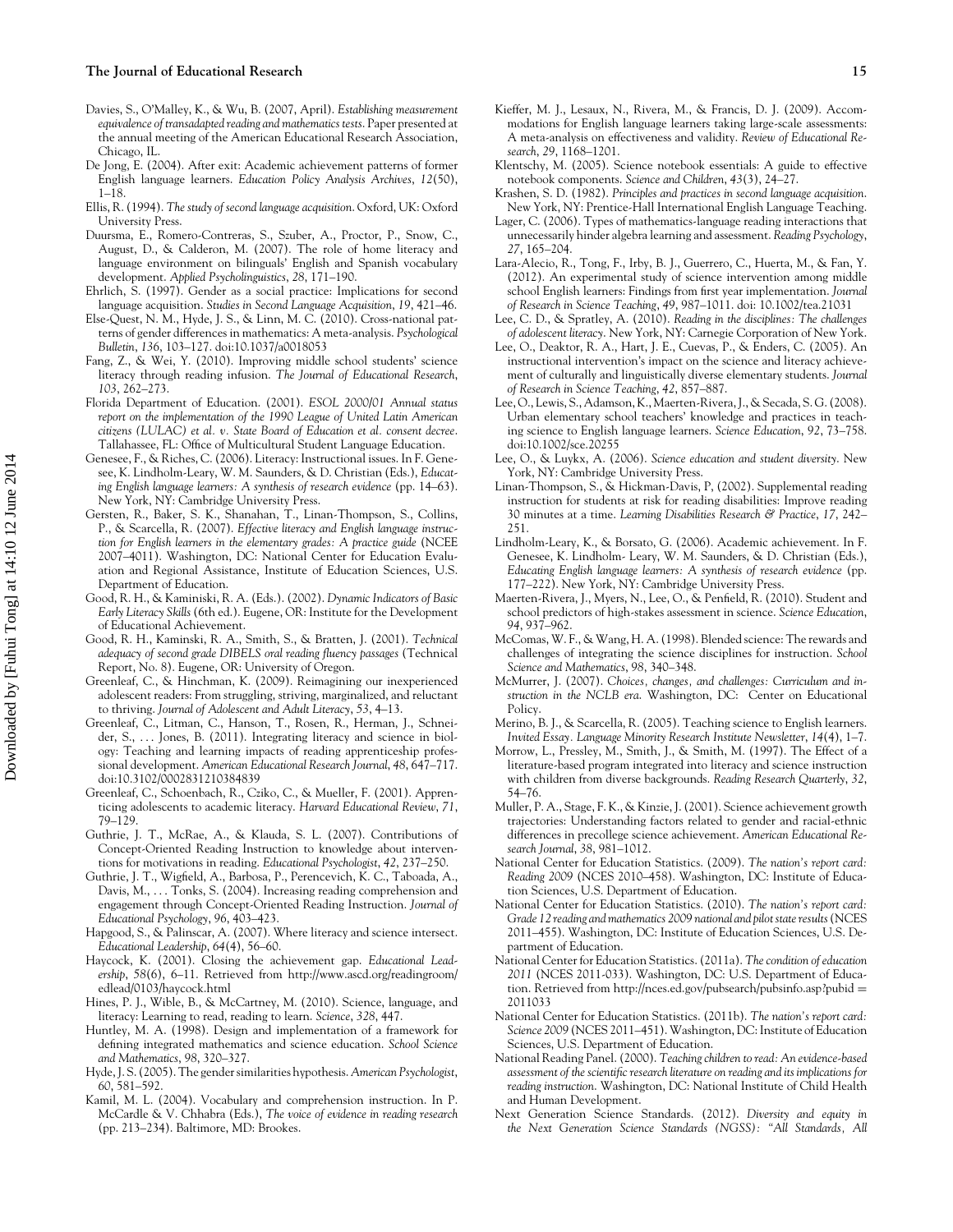*Students*". Retrieved from http://www.nextgenscience.org/nextgeneration-science-standards

- No Child Left Behind Act of 2001, Pub. L. No. 107–110, § 115, Stat. 1425 (2002).
- Palumbo, A., & Sanacore, J. (2009). Helping struggling middle school literacy learners achieve success. *Middle School Literacy Learners*, *82*, 275–279.
- Pearson, P., Moje, E., & Greenleaf, C. (2010). Literacy and science: Each in the service of the other. *Science*, *328*, 459–463. doi:10.1126/science.1182595
- Polat, N. (2011). Gender and age differences in motivation and L2 accent attainment: An investigation of young Kurdish learners of Turkish. *Language Learning Journal*, *39*, 19–41.
- Quiros, A. (2008). *Structured story reading and retell related to listening comprehension and vocabulary acquisition among English language learners*. Available from ProQuest Dissertations and Theses database. (UMI No. 3333243)
- Raudenbush, S. W., & Bryk, A. S. (2002). *Hierarchical linear models: Applications and data analysis methods*. Thousand Oaks, CA: Sage.
- Rea, L. M., & Parker, R. A. (1992). *Designing and conducting survey research*. San Francisco, CA: Jossey-Boss.
- Rentner, D. S., Scott, C., Kober, N., Chudowsky, N., Chudowsky, V., Joftus, S., & Zabala, D. (2006). *From the capital to the classroom: Year 4 of the No Child Left Behind Act*. Washington, DC: Center on Education Policy.
- Rivard, L. P. (2004). Are language-based activities in science effective for all students, including low achievers? *Science Education*, *88*, 420–442. doi:10.1002/sce.10114
- Roehrig, A. D., Petscher, Y., Nettles, S. M., Hudson, R. F., & Torgesen, J. K. (2008). Accuracy of the DIBELS Oral Reading Fluency measure for predicting third grade reading comprehension outcomes. *Journal of School Psychology*, *46*, 343–366.
- Ruiz-Primo, M. A., Shavelson, R. J., Hamilton, L., & Klein, S. (2002). On the evaluation of systemic science education reform: Searching for instructional sensitivity. *Journal of Research in Science Teaching*, *39*, 369–393. doi:10.1002/tea.10027
- Santau, A. O., Maerten-Rivera, J., & Huggins, A. C. (2011). Science achievement of English language learners in urban elementary schools: Fourth-grade student achievement results from a professional development intervention. *Science Education*, *95*, 1–23. doi:10.1002/sce. 20443
- Saunders, W. M., & O'Brien, G. (2006). Oral Language. In F. Genesee, K. Lindholm-Leary, W. M. Saunders, & D. Christian (Eds.), *Educating English language learners: A synthesis of research evidence* (pp. 14–63). New York, NY: Cambridge University Press.
- Schoenbach, R., Greenleaf, C., Cziko, C., & Hurwitz, L. (1999). *Reading for understanding: A guide to improving reading in middle and high school classrooms*. San Francisco, CA: Jossey-Bass.
- Scott, J. A., Jamieson-Noel, D., & Asselin, M. (2004). Vocabulary instruction throughout the day in twenty-three Canadian upper-elementary classrooms. *The Elementary School Journal*, *103*, 269–286.
- Shehadeh, A. (1999). Gender differences and equal opportunities in the ESL classroom. *English Language Teaching Journal*, *53*, 256–261.
- Snow, C. (2002). *Reading for understanding: Toward an R & D program in reading comprehension*. Santa Monica, CA: Rand.
- Snow, C. (2006). Cross-cutting themes and future research directions. In D. August & T. Shanahan (Eds.), *Developing literacy in second-language learners* (pp. 631–651). Mahwah, NJ: Erlbaum.
- Snow, C. (2010). Academic language and the challenge of reading for learning about science. *Science*, *328*, 450–452. doi:10.1126/science. 1182597
- Snow, M. A., Met, M., & Genesee, F. (1989). A conceptual framework for the integration of language and content in second/foreign language programs. *TESOL Quarterly*, *23*, 201–217.
- Spycher, P. (2009). Learning academic language through science in two linguistically diverse kindergarten classes. *The Elementary School Journal*, *109*, 359–379.
- Stoddart, T., Pinal, A., Latzke, M., & Canaday, D. (2002). Integrating inquiry science and language development for English language learners. *Journal of Research in Science Teaching*, *39*, 664–687.
- Stephens, K. E. (2010). Improving reading achievement of low SES minority students with science-related informational texts and structured responses. *Mentoring Literacy Professionals*, *1*, 317–333.
- Texas Education Agency. (2008). *Raw score conversion tables for TAKS 2007–2008*. Austin, TX: Author. Retrieved from http://ritter.tea.state. tx.us/student.assessment/ scoring/convtables/2008/taks/
- Texas Education Agency. (2009). *LPAC decision-making process for the Texas assessment program: A procedural manual for the 2009–2010 school year*. Austin, TX: Author. Retrieved from http://ritter.tea.state.tx.us/ student.assessment/ELL/lpac/LPAC1-Manual2010.pdf
- Texas Education Agency. (2010). *2009–10 Academic excellence indicator system*. Austin, TX: Author. Retrieved from http://ritter.tea.state. tx.us/perfreport/aeis/2010/state.html
- Tong, F., Irby, B. J., Lara-Alecio, R., & Mathes, P. (2008). The effectiveness of a three-year longitudinal randomized trial study on Hispanic bilingual students' English and Spanish acquisition. *Hispanic Journal of Behavioral Sciences*, *30*, 500–529.
- Tong, F., Irby, B. J., Lara-Alecio, R., Yoon, M., & Mathes, G. P. (2010). Hispanic English learners' response to a longitudinal English instructional intervention and the effect of gender: A multilevel analysis. *The Elementary School Journal*, *110*, 542–566.
- Tong, F., Lara-Alecio, R., Irby, B. J., & Mathes, G. P. (2011). The effects of an instructional intervention on dual language development among first grade Hispanic English learning boys and girls: A twoyear longitudinal study. *Journal of Educational Research*, *104*, 87–99. doi:10.1080/00220670903567364
- Tong, F., Lara-Alecio, R., Irby, B. J., Mathes, P., & Kwok, O. (2008). Accelerating early academic oral English development in transitional bilingual and structured English immersion programs. *American Educational Research Journal*, *45*, 1011–1044. doi:10.3102/000283120832 -0790
- Uchikoshi, Y. (2006). English vocabulary development in bilingual kindergartners: An individual growth modeling approach. *Bilingualism: Language and Cognition*, *9*, 33–49.
- Vaughn, S., Cirino, P., Linan-Thompson, S., Mathes, P., Carlson, C., Hagan, E. C., ... Francis, D. (2006). Effectiveness of a Spanish intervention and an English intervention for English-language learners at risk for reading problems. *American Educational Research Journal*, *49*, 449– 479.
- Watkins, N. M., & Lindahl, K. M. (2010). Targeting content area literacy instruction to meet the of needs of adolescent English language learners. *Middle School Journal*, *41*(3), 23–32.
- Watts, S. M. (1995). Vocabulary instruction during reading instruction in six classrooms. *Journal of Reading Behavior*, *27*, 399– 424.
- What Works Clearinghouse. (2011). *Procedures and standards handbook*. Washington, DC: Institute of Education Sciences (IES), U.S. Department of Education.
- Woodcock, R. W. (1991). *Woodcock Language Proficiency Battery–Revised, English and Spanish Forms: Examiner's manual*. Itasca, IL: Riverside.
- Yore, L., Hand, B., Goldman, S., Hildebrand, G., Osborne, J., Treagust, D., & Wallace, C. (2004). New directions in language and science education research. *Reading Research Quarterly*, *39*, 347– 352.

# **AUTHORS NOTE**

Fuhui Tong is an Associate Professor in the Department of Educational Psychology at Texas A&M University. Her research interests include second language and literacy development and assessment for English learners in bilingual and English-as-a-second-language settings, as well as the quality of teachers serving these students.

Beverly J. Irby is a Professor and Associate Department Head, Department of Educational Administration and Human Resource Development at Texas A&M University. She was affiliated with Sam Houston State University at the time this manuscript was submitted for review. Her primary research interests center on issues of social responsibility, including bilingual and English-as- a-second-language education, administrative structures, curriculum, and instructional strategies.